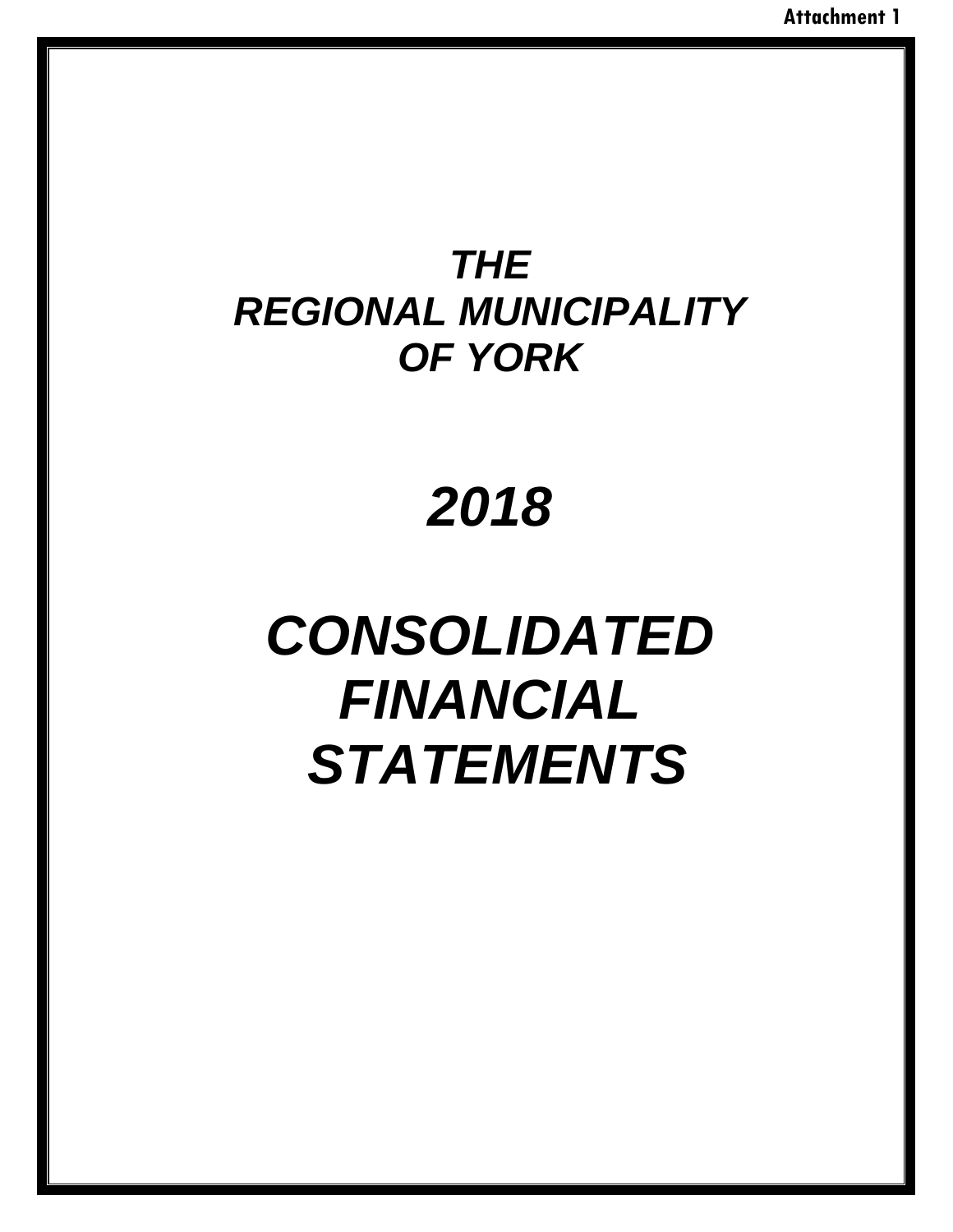# **2018 Financial Statements**

# **Table of Contents**

- Consolidated Statements of Financial Position, Operations and Accumulated Surplus, Change in Net Debt, Cash Flows, and Notes to the Consolidated Financial Statements
- $\triangleright$  Sinking Fund Statements of Financial Position, Financial Activities and Change in Fund Balance, and Notes to the Financial Statements
- Residents' Trust Fund and Donation Account Statements of Financial Position, Financial Activities and Notes to the Financial Statements

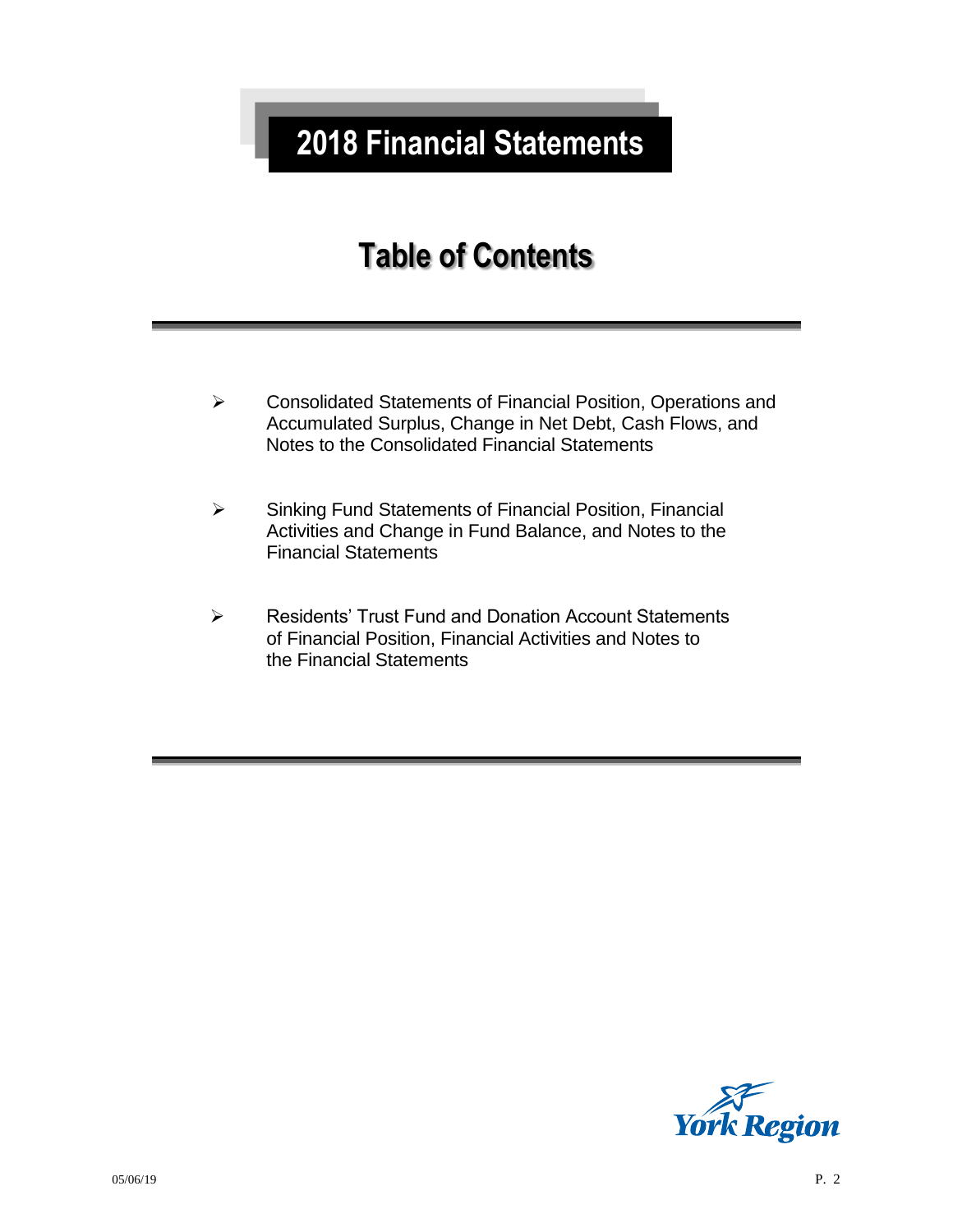**Placeholder for Auditor's Report**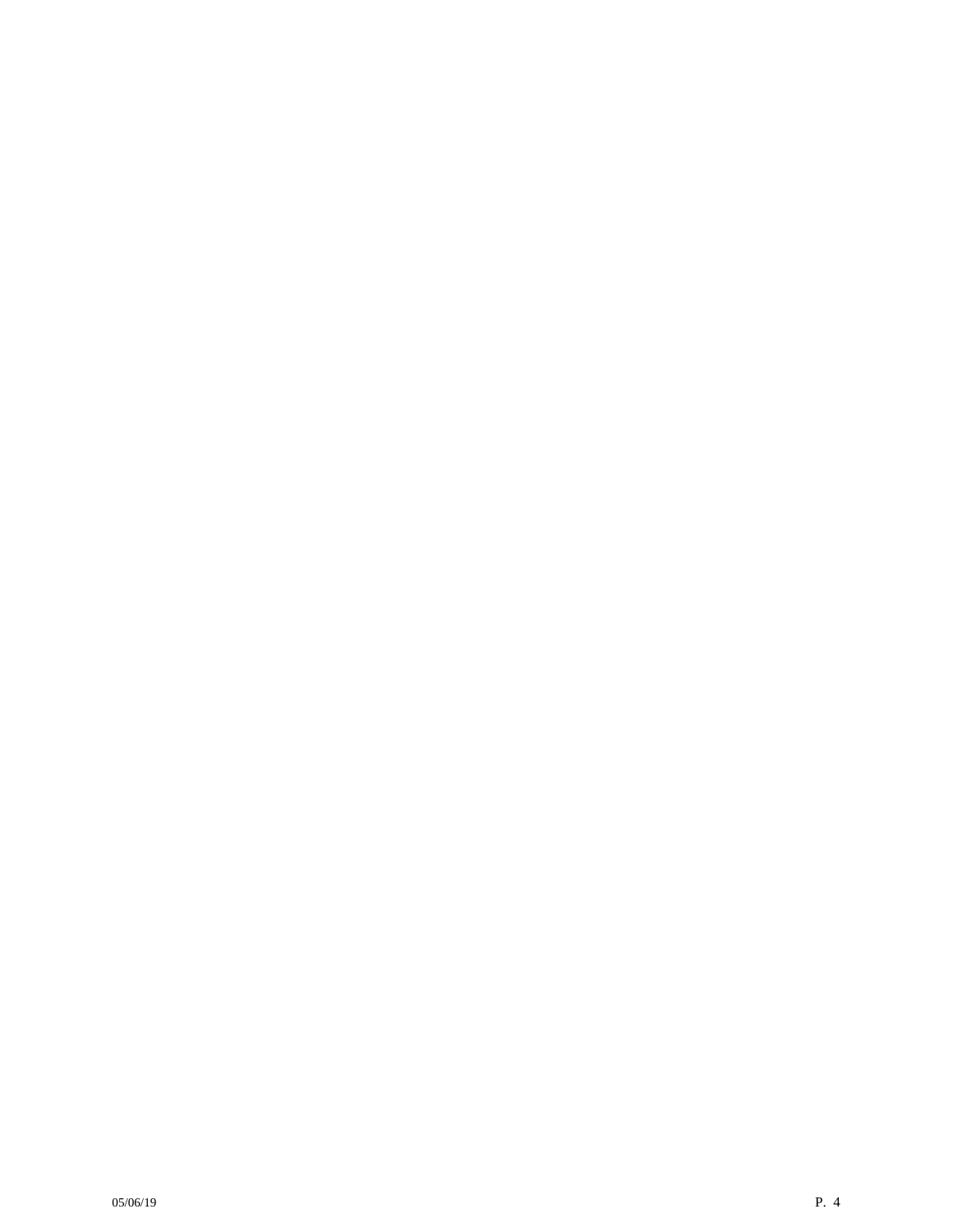# **THE REGIONAL MUNICIPALITY OF YORK Consolidated Statement of Financial Position**

As at December 31, 2018

|                                                                | 2018          | 2017                                   |
|----------------------------------------------------------------|---------------|----------------------------------------|
|                                                                | \$            | \$                                     |
| <b>ASSETS</b>                                                  |               |                                        |
| <b>Financial Assets</b>                                        |               |                                        |
| Cash and cash equivalents (Note 4)                             | 472,421,826   | 584,959,230                            |
| Accounts receivable (Note 5)                                   | 328,410,381   | 302,932,786                            |
| Investments (Note 4)                                           | 3,327,326,728 | 2,809,142,444                          |
| Debt amounts recoverable from                                  |               |                                        |
| Area municipalities (Notes 8)                                  | 175,289,246   | 150,717,094                            |
| <b>Total</b>                                                   | 4,303,448,181 | 3,847,751,554                          |
| <b>LIABILITIES</b><br>Accounts payable and accrued liabilities | 718,204,400   | 766,551,251                            |
| Employee benefit obligations (Note 6)                          | 221,953,092   | 201,538,476                            |
| Deferred revenue (Note 7)                                      | 160,784,391   | 87,130,056                             |
| Deferred revenue-obligatory reserve funds (Note 7)             | 386,668,255   | 432,524,557                            |
| Gross long-term liabilities (Note 8)                           | 3,615,010,211 | 3,610,101,326                          |
| <b>Total</b>                                                   | 5,102,620,349 | 5,097,845,666                          |
| <b>Net Debt</b>                                                |               | $(799, 172, 168)$ $(1, 250, 094, 112)$ |
| <b>Non-Financial Assets</b>                                    |               |                                        |
| Tangible capital assets (Note 13)                              | 7,999,815,545 | 7,933,241,565                          |
| Inventory                                                      | 6,257,623     | 5,099,652                              |
| Prepaid expenses                                               | 12,371,940    | 11,362,213                             |
| <b>Accumulated Surplus (Note 14)</b>                           | 7,219,272,940 | 6,699,609,318                          |

The accompanying notes are an integral part of these Consolidated Financial Statements.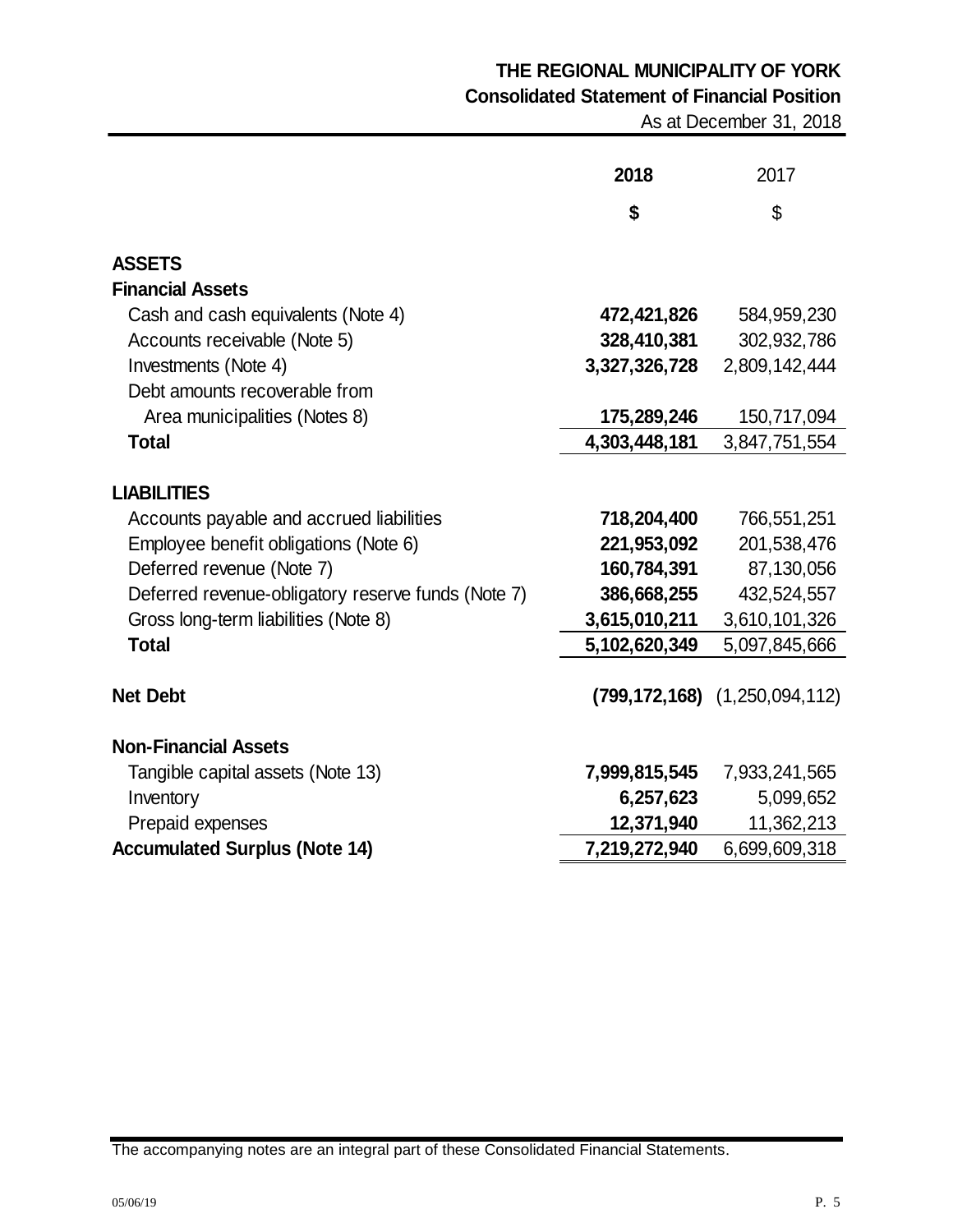### **Consolidated Statement of Operations and Accumulated Surplus**

For the year ended December 31, 2018

|                                         | <b>Budget</b><br>(Note 2) | 2018          | 2017          |
|-----------------------------------------|---------------------------|---------------|---------------|
|                                         | \$                        | \$            | \$            |
| <b>Revenues</b>                         |                           |               |               |
| Net taxation                            | 1,092,496,496             | 1,095,110,525 | 1,042,649,817 |
| User charges                            | 331,996,530               | 316,536,359   | 278,893,236   |
| Transfer payments (Note 16)             | 673,020,000               | 605,537,568   | 550,678,180   |
| Development charges                     | 519,403,465               | 474,241,470   | 283,713,949   |
| Fees and services                       | 157,601,195               | 184,057,933   | 198,528,964   |
| Investment income                       | 58,941,744                | 68,651,950    | 71,288,620    |
| Other                                   | 14,452,241                | 27, 144, 439  | 95,242,118    |
| <b>Total Revenues</b>                   | 2,847,911,671             | 2,771,280,244 | 2,520,994,884 |
| <b>Expenses</b>                         |                           |               |               |
| General government                      | 185,582,819               | 132,713,667   | 186,487,358   |
| Protection to persons and property      | 378,822,224               | 384,485,474   | 360, 160, 874 |
| Transportation services                 | 503,901,950               | 534, 361, 854 | 426,928,151   |
| <b>Environmental services</b>           | 482,020,637               | 608,715,441   | 512,689,529   |
| Health and emergency services           | 196, 173, 882             | 149,321,300   | 153,294,902   |
| Community services                      | 305, 145, 351             | 341, 163, 381 | 277,556,364   |
| Social housing                          | 137,549,476               | 88,894,682    | 91,017,269    |
| Planning and economic development       | 12,999,222                | 11,960,823    | 14,669,113    |
| <b>Total Expenses</b>                   | 2,202,195,561             | 2,251,616,622 | 2,022,803,560 |
| <b>Annual Surplus</b>                   | 645,716,110               | 519,663,622   | 498, 191, 324 |
| Accumulated Surplus, Beginning of Year  | 6,699,609,318             | 6,699,609,318 | 6,201,417,994 |
| <b>Accumulated Surplus, End of Year</b> | 7,345,325,428             | 7,219,272,940 | 6,699,609,318 |

The accompanying notes are an integral part of these Consolidated Financial Statements.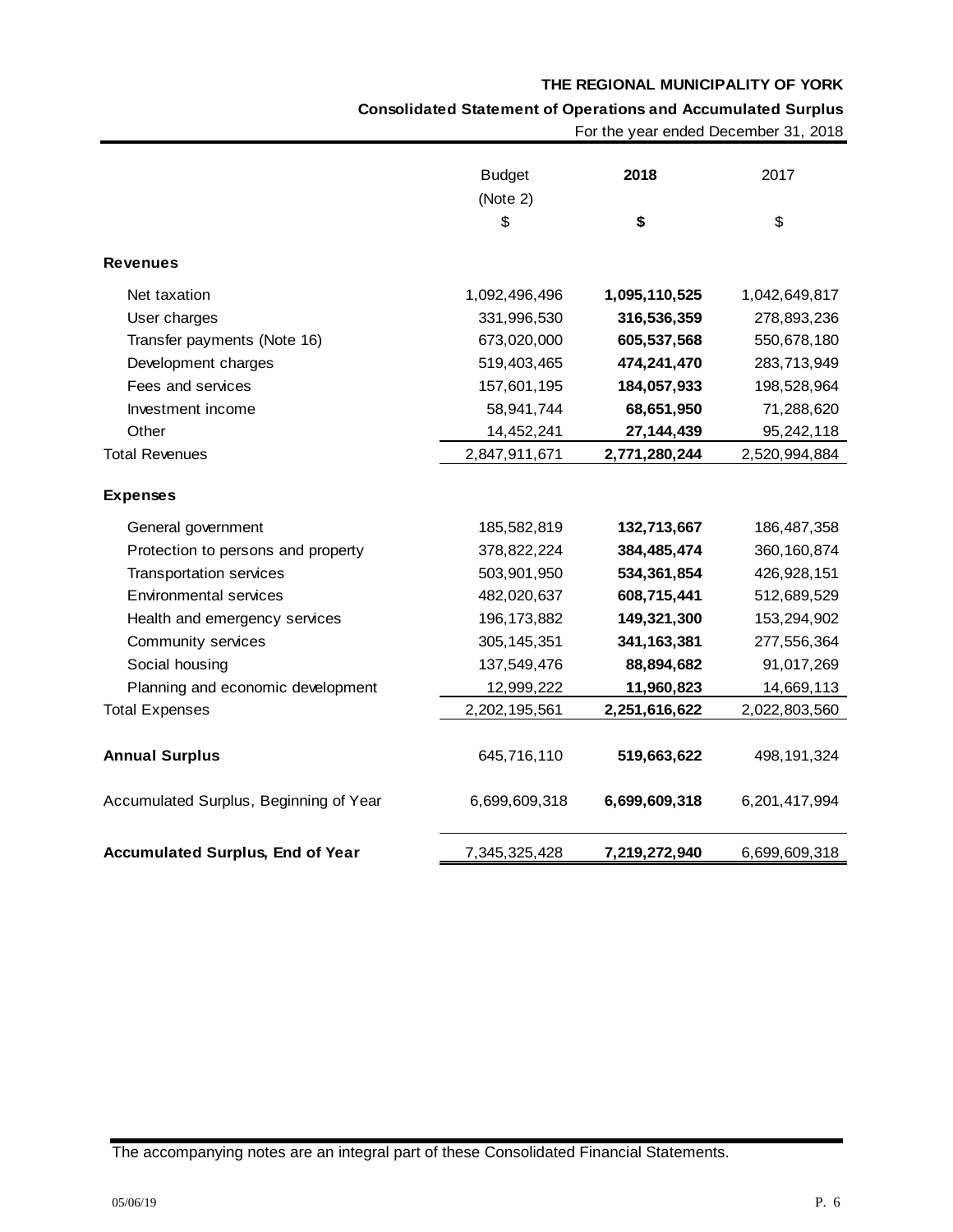**Consolidated Statement of Change in Net Debt**

|  |  | For the year ended December 31, 2018 |  |
|--|--|--------------------------------------|--|
|--|--|--------------------------------------|--|

| <b>Budget</b>      | 2018               | 2017               |
|--------------------|--------------------|--------------------|
| \$                 | \$                 | \$                 |
| 645,715,610        | 519,663,622        | 498, 191, 324      |
| 263,478,000        | 274,971,937        | 241,457,738        |
|                    | 1,129,356          | 6,859,085          |
| (677, 473, 000)    | (344, 054, 183)    | (643, 378, 191)    |
|                    |                    | (14,605,811)       |
|                    | 1,378,910          | 3,534,800          |
|                    | (1, 157, 971)      | (106, 303)         |
|                    | (1,009,727)        | (463, 125)         |
| 231,720,610        | 450,921,944        | 91,489,517         |
| (1, 250, 094, 112) | (1, 250, 094, 112) | (1,341,583,629)    |
| (1,018,373,502)    | (799, 172, 168)    | (1, 250, 094, 112) |
|                    |                    |                    |
|                    | (Note 2)           |                    |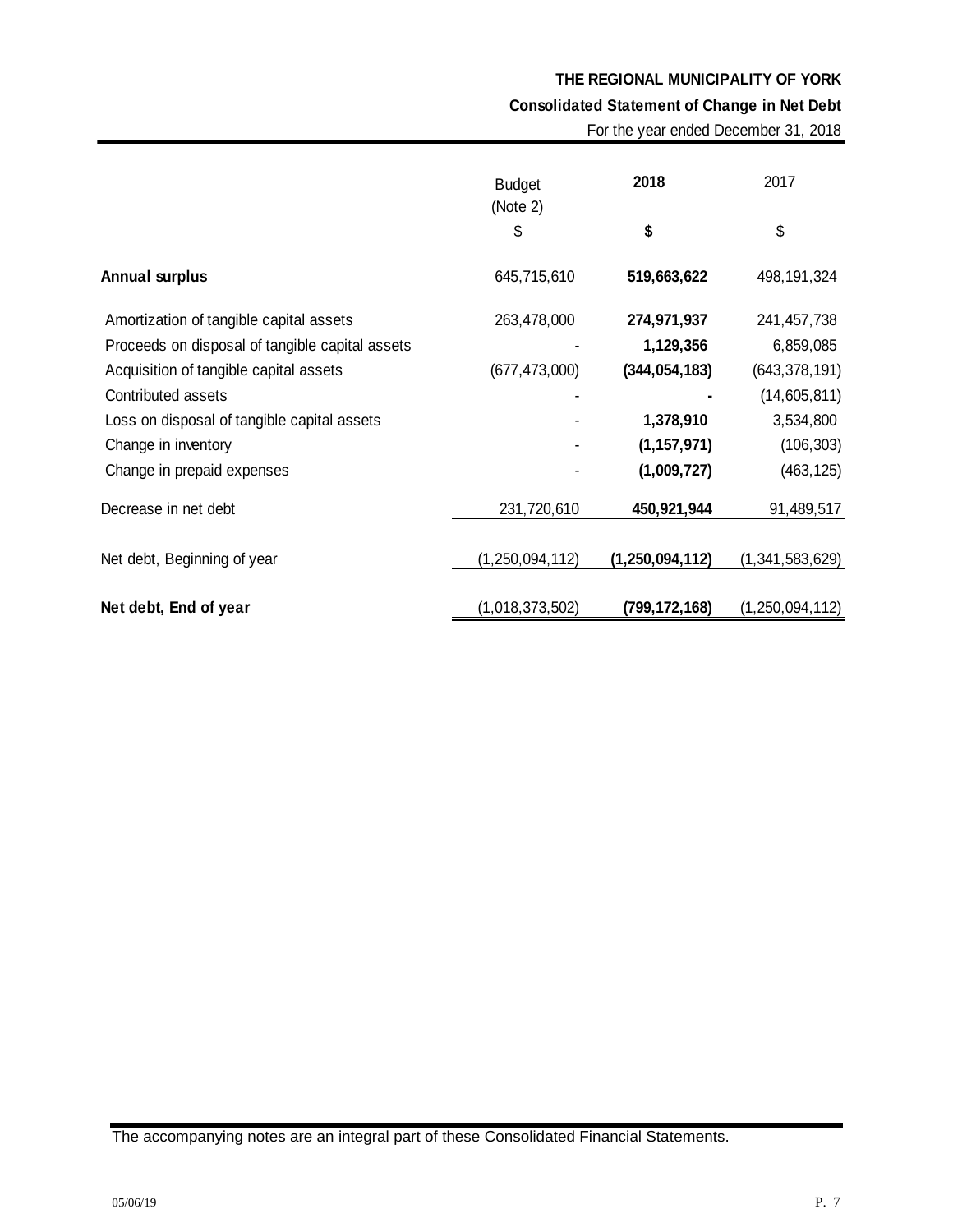**Consolidated Statement of Cash Flows**

For the year ended December 31, 2018

|                                                         | 2018            | 2017            |
|---------------------------------------------------------|-----------------|-----------------|
|                                                         | \$              | \$              |
| <b>Operating</b>                                        |                 |                 |
| Annual surplus                                          | 519,663,622     | 498, 191, 324   |
| Items not involving cash:                               |                 |                 |
| Amortization                                            | 274,971,937     | 241,457,738     |
| Loss on disposal of tangible capital assets             | 1,378,910       | 3,534,800       |
| Contributed assets                                      |                 | (14,605,811)    |
| Changes in non-cash assets and liabilities:             |                 |                 |
| Accounts receivable                                     | (25, 477, 595)  | (27,961,818)    |
| Accounts payable and accrued liabilities                | (48, 346, 851)  | 44,448,577      |
| Employee benefit obligations                            | 20,414,616      | 21,267,152      |
| Deferred revenue                                        | 73,654,335      | (95,029,597)    |
| Deferred revenue-obligatory reserve funds               | (45, 856, 302)  | 88,929,471      |
| Inventory                                               | (1, 157, 971)   | (106, 303)      |
| Prepaid expenses                                        | (1,009,727)     | (463, 125)      |
| Net change in cash and cash equivalents from operations | 768,234,974     | 759,662,408     |
| <b>Capital</b>                                          |                 |                 |
| Acquisition of tangible capital assets                  | (344, 054, 183) | (643, 378, 191) |
| Proceeds on disposal of tangible capital assets         | 1,129,356       | 6,859,085       |
| Net change in cash and cash equivalents from capital    | (342, 924, 827) | (636, 519, 106) |
|                                                         |                 |                 |
| Investing                                               |                 |                 |
| Net change in investments                               | (518,184,284)   | (236, 290, 635) |
| <b>Financing</b>                                        |                 |                 |
| Long-term debt issued                                   |                 | 300,000,000     |
| Long-term debt repaid                                   | (19,663,267)    | (257, 160, 788) |
| Net change in cash and cash equivalents from financing  | (19,663,267)    | 42,839,212      |
|                                                         |                 |                 |
| Net change in cash and cash equivalents                 | (112, 537, 404) | (70, 308, 121)  |
| Opening cash and cash equivalents                       | 584,959,230     | 655,267,351     |
| Closing cash and cash equivalents                       | 472,421,826     | 584,959,230     |

The accompanying notes are an integral part of these Consolidated Financial Statements.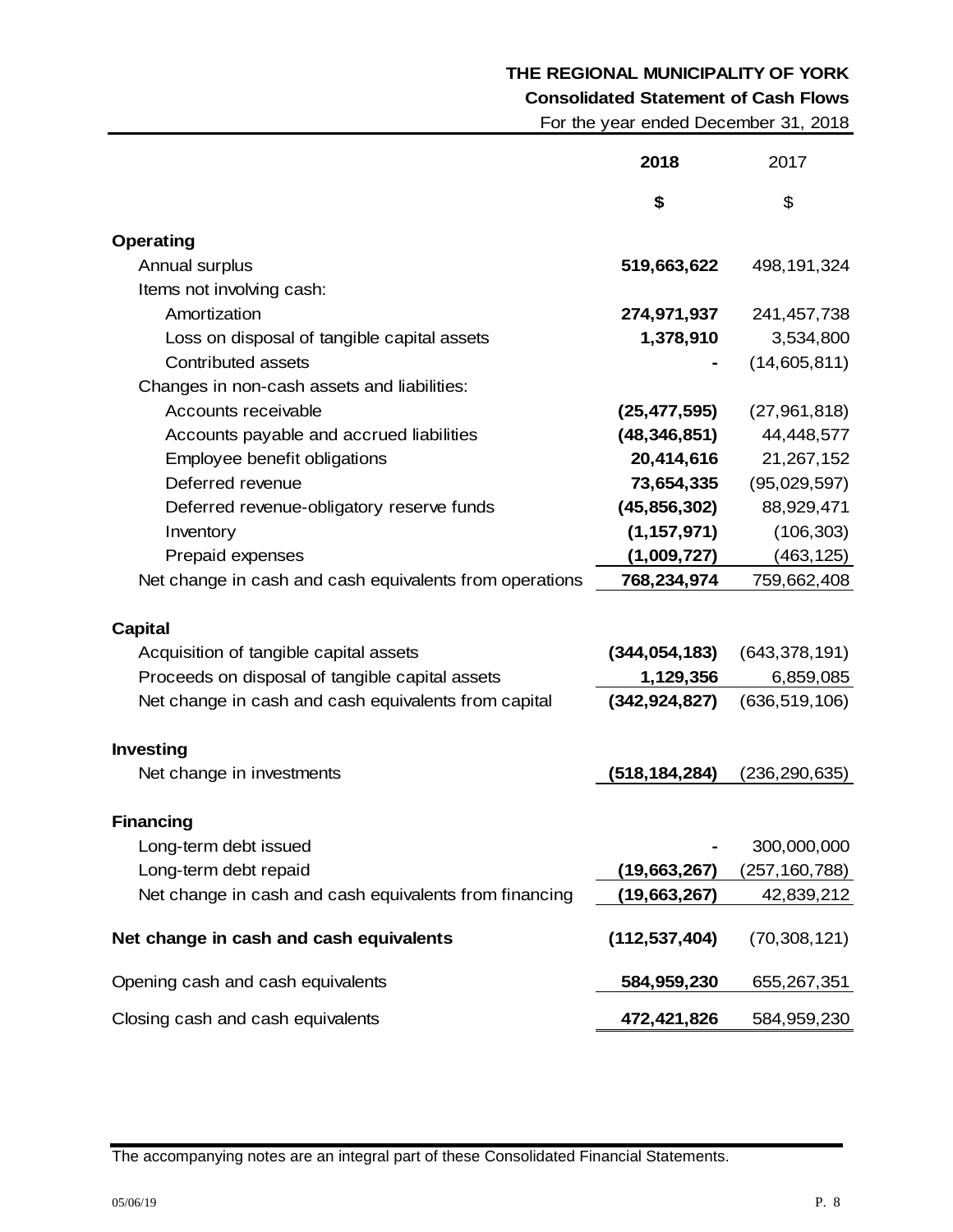The Corporation of the Regional Municipality of York (the "Region") was incorporated as a municipality in 1971 by the Province of Ontario. The area municipalities within the regional boundaries include the towns of Aurora, East Gwillimbury, Georgina, Newmarket, Richmond Hill, Whitchurch-Stouffville, the Township of King, the City of Markham, and the City of Vaughan.

# **1) ACCOUNTING POLICIES**

The consolidated financial statements of the Region were prepared in accordance with generally accepted accounting principles (GAAP) established by the Public Sector Accounting Board (PSAB) of the Chartered Professional Accountants of Canada (CPA Canada).

#### **a) Basis of Consolidation**

- i) The consolidated financial statements reflect the assets, liabilities, revenues and expenses in the operating fund, capital fund, reserves and reserve funds of the Region and all entities which are accountable to and controlled by the Region. Consolidated entities include all committees of Council, York Region Police Services Board, Housing York Inc., York Region Rapid Transit Corporation (YRRTC) and YTN Telecom Network Inc. (YTN). All governmental balances and transactions were eliminated from the consolidated financial statements.
- ii) The financial activities of the Sinking Fund are disclosed separately in the Sinking Fund Statement of Financial Position, and Statement of Financial Activities and Change in Fund Balance.
- iii) Funds held in trust by the Region for the residents of Newmarket Health Centre and Maple Health Centre and their related operations are not included in the consolidated financial statements. The financial activities and position of the trust funds and donations received on behalf of the Centres are reported separately in the Residents' Trust Funds and Donation Account Statement of Financial Position, and Statement of Financial Activities.

#### **b) Basis of Accounting**

#### i) **Accrual Basis of Accounting**

The consolidated financial statements are prepared using the accrual basis of accounting.

#### ii) **Revenues and Expenses**

Property tax revenue is recognized on an accrual basis using the approved tax rates and the anticipated assessment in the current year. Other revenues are recognized as they are earned and measurable. Expenses are recognized as they are incurred and measurable based upon the receipt of goods or services or the creation of a legal obligation to pay.

#### iii) **Cash and Cash Equivalents**

Cash and cash equivalents include short-term, highly liquid investments with a term to maturity of 90 days or less after year end.

#### iv) **Investments**

Investment income earned on surplus current funds and reserve funds are recognized as revenue in the period earned. Investment income earned on obligatory reserve funds are credited to the funds and form part of the respective deferred revenue balances.

Investments are carried at the lower of cost and amortized cost. Any discount or premium is amortized over the remaining term of the investments. When there has been a loss in value that is other than a temporary decline in value, the respective investment is written down to recognize the loss.

There are no write downs in 2018 (2017 - nil).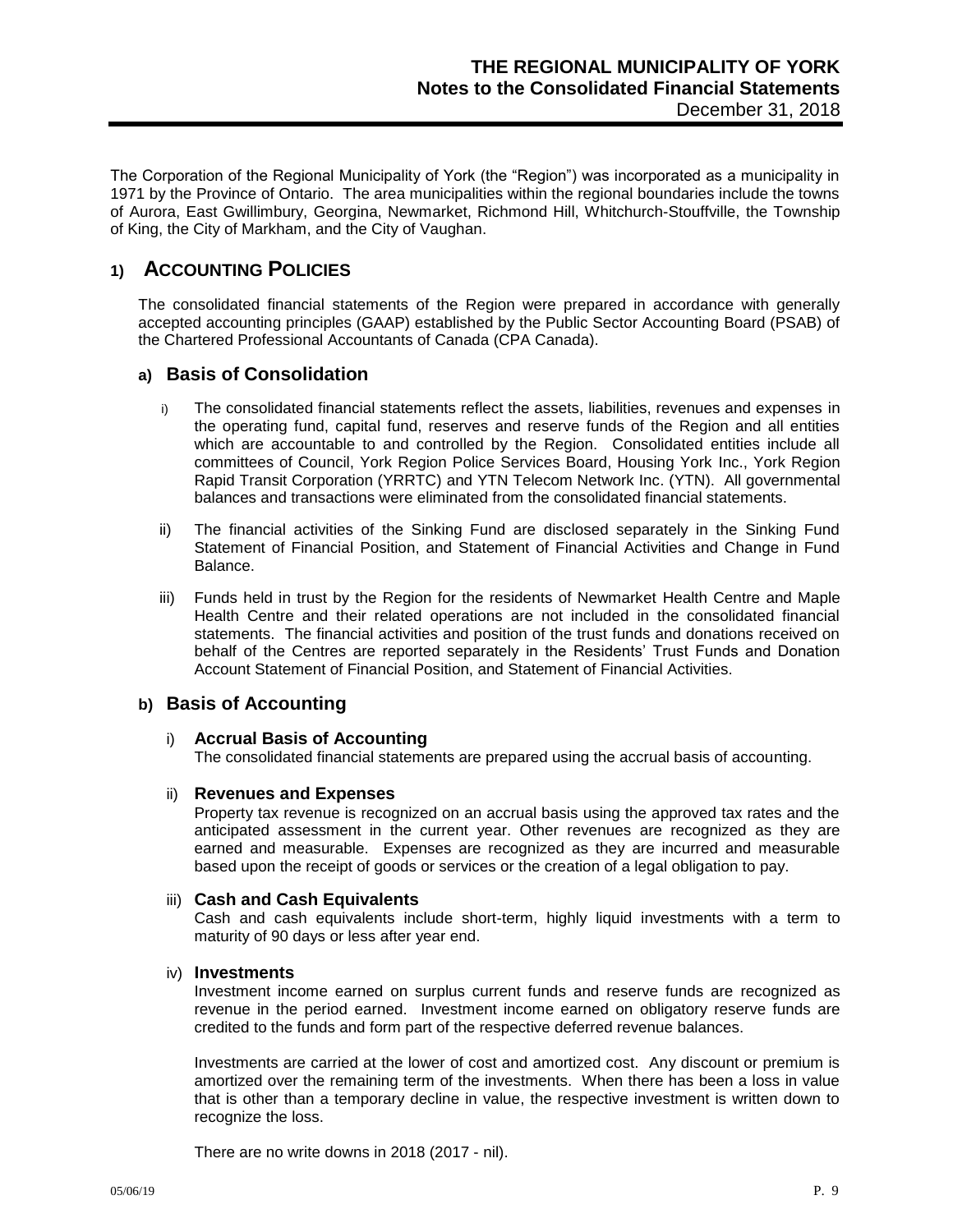#### v) **Tangible Capital Assets**

Tangible capital assets are non-financial assets recorded at cost which includes all amounts that are directly attributable to the acquisition, construction, development or betterment of assets, and may include payments made under cost-sharing arrangements. The cost of the tangible capital assets, less estimated residual value, is amortized on a straight line basis over their estimated useful lives in number of years as follows:

| <b>Asset</b>                        | Useful life (in years) |
|-------------------------------------|------------------------|
| Land                                | Infinite               |
| Land Improvements                   | 20                     |
| <b>Buildings</b>                    | $15 - 60$              |
| Water and Wastewater Infrastructure | 15-100 by materials    |
| <b>Transit Infrastructure</b>       | $5 - 50$               |
| <b>Equipment and Machinery</b>      | $3 - 30$               |
| Vehicles                            | $3 - 18$               |
| Road Infrastructure                 | $15 - 45$              |

The Region owns land that has been recorded at nominal value. The majority of this acreage is part of York Regional Forest.

#### vi) **Government transfers**

Government transfer revenues are recognized in the period in which the events giving rise to the transfer occur, providing the transfers are authorized, any eligibility criteria and stipulations have been met, and reasonable estimates of the amounts can be made. These consist of grants and subsidies from senior levels of government for various operating and capital programs.

The Region also provides transfers to individuals or organizations. These transfers are recognized as expenses once they are authorized and eligibility criteria, if any, are met.

#### vii) **Deferred Revenue**

Funds received in advance to conduct certain programs, or in the completion of specific work pursuant to legislation, regulation or agreement are recorded as deferred revenue. Deferred revenue also includes user charges and fees collected for services not yet rendered.

Revenue is recognized in the fiscal period in which the related expenses are incurred or services are performed.

#### viii) **Deferred Revenue - Obligatory Reserve Funds**

Development charges, collected under the authority of Sections 33 to 37 of the Development Charges Act 1997, and gas tax revenues received under municipal funding agreements, are recorded as Deferred Revenue – Obligatory Reserve Funds.

Revenue is recognized in the fiscal period in which the related expenses are incurred or services are performed.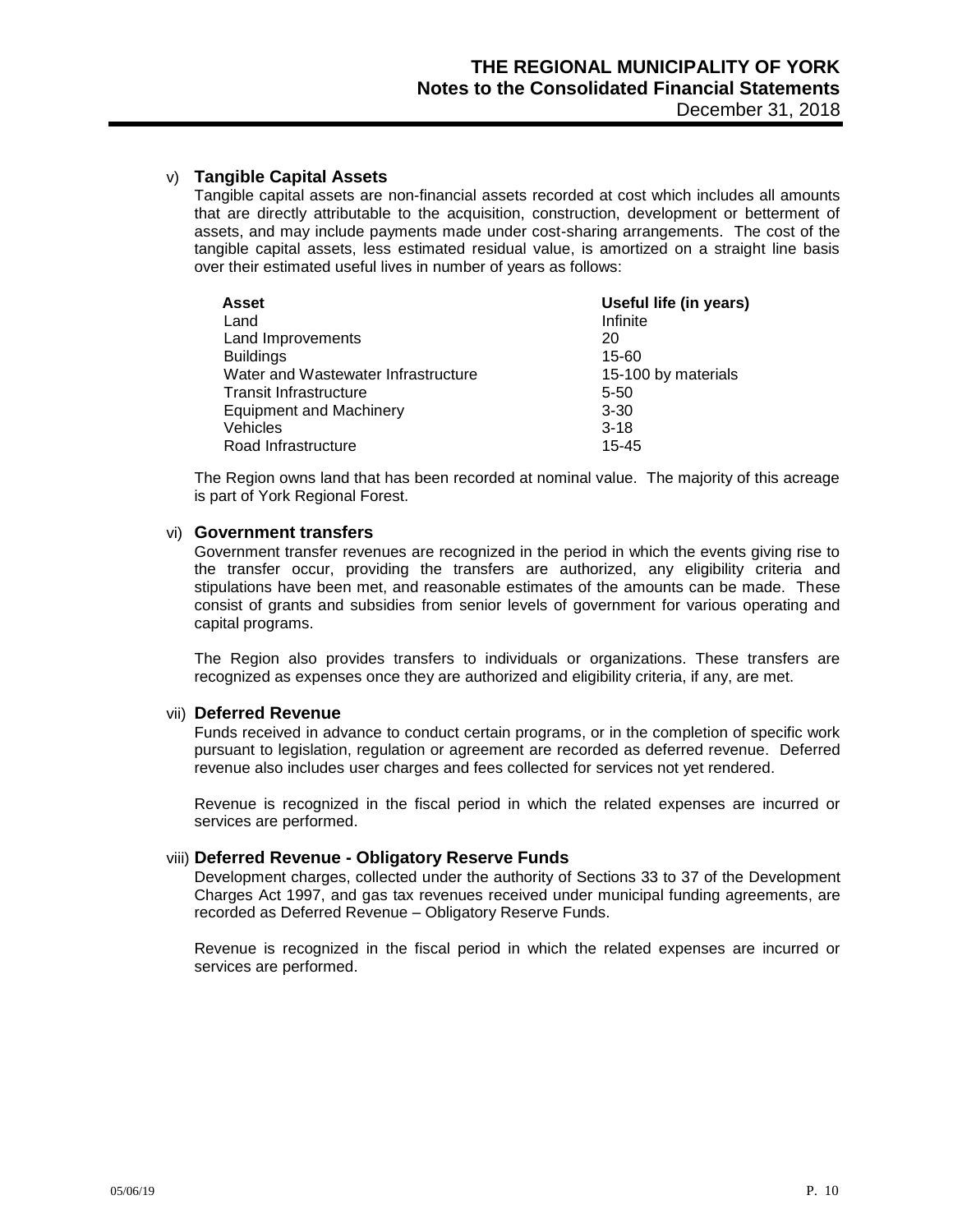#### ix) **Employee benefit liabilities**

The costs of employee benefits are recognized when entitlements are earned or the event that obligates the Region occurs. Costs include projected future payments, health care continuation costs and fees paid to independent administrators of these plans, calculated on a present value basis.

Employee benefit liabilities are based on actuarial valuations using the projected benefit method, prorated on service and management's best estimate of salary escalation, retirement ages of employees and expected health costs. Actuarial valuations, where necessary for accounting purposes, are performed triennially.

The discount rate used to determine the accrued benefit obligation was determined by reference to market interest rates at the measurement date with cash flows that match the timing and amount of expected benefit payments. Unamortized actuarial gains or losses are amortized on a straight-line basis over the expected average remaining service life of the related employee groups. Unamortized actuarial gains/losses for event-triggered liabilities, such as those determined as claims related to Workers Safety and Insurance Board (WSIB) are amortized over the average expected period during which the benefits will be paid. The cost of plan amendments is accounted for in the period they are adopted.

Where applicable, the Region has set aside reserve funds intended to fund these obligations, either in full or in part. These reserve funds were created under municipal by-law and do not meet the definition of a plan asset under PS3250 Retirement Benefits. Therefore, for the purpose of these financial statements, the plans are considered unfunded.

#### x) **Liabilities for Contaminated Sites**

PS3260 Liability for Contaminated Sites requires the recognition of a liability for the remediation of contaminated sites in the financial statements when the recognition criteria outlined in the standard are met.

As at December 31, 2018, there are no sites that meet the recognition criteria and no liability is recorded  $(2017 - \text{nil})$ .

#### xi) **Reserves and Reserve Funds**

Reserves are appropriation from net revenue at the discretion of Council. Reserve funds are set aside by legislation, regulation or agreement. For financial reporting purposes, some reserve funds are reported as deferred revenue on the Consolidated Statement of Financial Position. Other reserve funds and reserves are balances within the accumulated surplus.

#### xii) **Segment Disclosure**

A segment is defined as a distinguishable activity or group of activities of a government for which it is appropriate to separately report financial information to achieve the objectives of the standard. The segment information is provided by financial statement guideline per PS2700. For additional information, see Note 15.

Certain allocation methodologies are employed in the preparation of the segmented financial information. Net taxation/user charges and other revenues were allocated to the segment based upon the segments that generate the revenues. Transfer payments were allocated to the segment based upon the purpose for which the transfers were made. Development contributions were allocated to the segment for which the contribution was applied.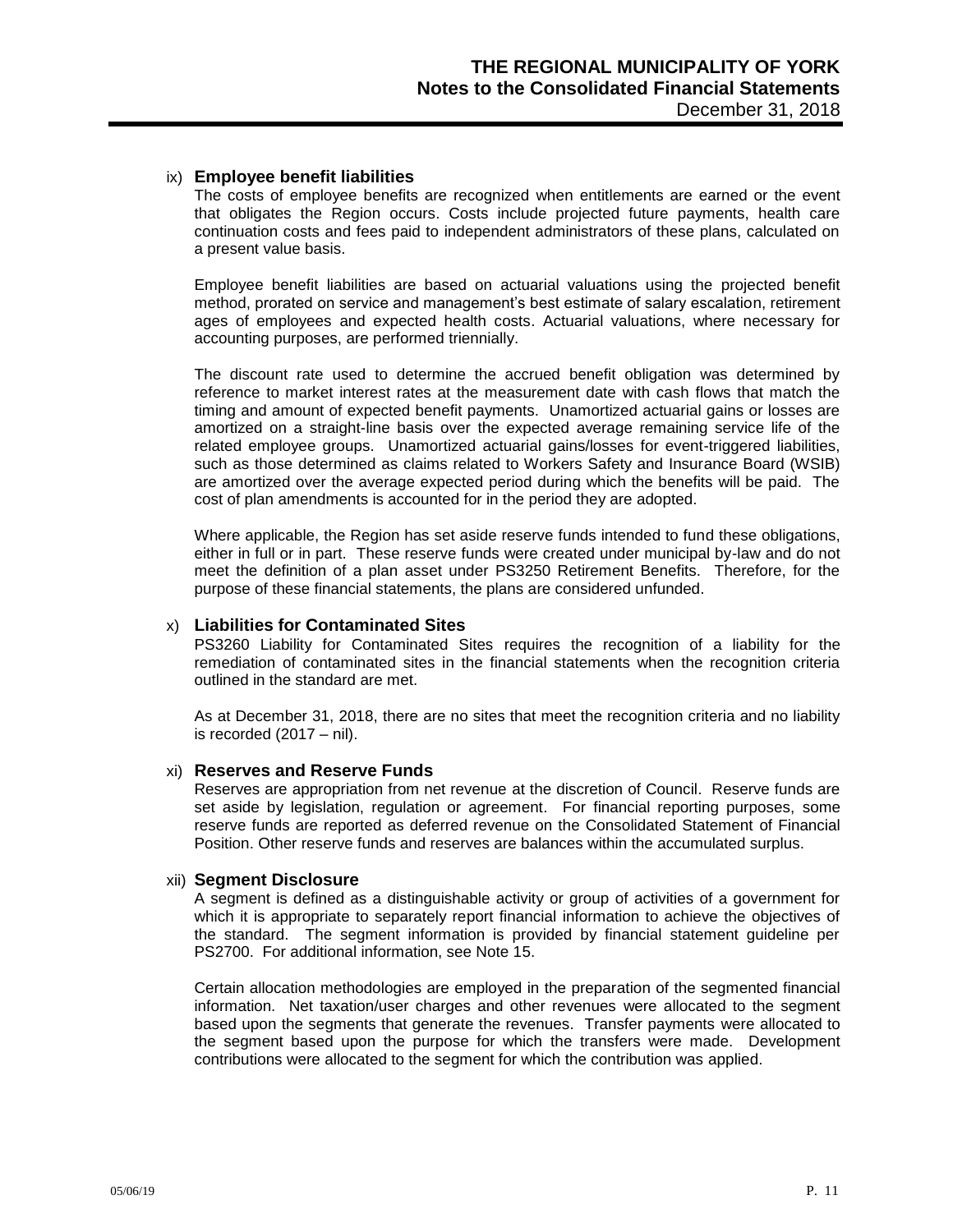#### xiii) **Use of Estimates**

The preparation of consolidated financial statements in conformity with Canadian public sector accounting standards requires management to make estimates and assumptions that affect the reported amounts of assets and liabilities as well as disclosure of contingent assets and liabilities at the date of the consolidated financial statements and the reported amounts of revenues and expenses during the year. Items requiring the use of estimates include the useful life of capital assets, future employee benefits, liability for contaminated sites, and claims provisions.

Estimates are based on the best information available to management at the time of preparation of the consolidated financial statements and are reviewed annually to reflect new information as it becomes available. Measurement uncertainty exists in these consolidated financial statements. Actual results could differ from these estimates.

#### **c) Adoption of New Accounting standards**

The following standards issued by PSAB were effective January 1, 2018. The implementation of these standards had no impact on the annual surplus, net debt or accumulated surplus.

#### i) **PS 2200 – Related Party Transaction**

PS 2200 defines a related party and establishes disclosures required for related party transactions. Disclosure is required when transactions or events between related parties occur at a value different from what would have been arrived at if the parties were not related and the transaction could have a material financial impact on the financial statements.

#### ii) **PS 3210 – Assets**

PS 3210 provides additional guidance for applying the definition of an asset and further expands the definition as it relates to control. It also includes disclosure requirements related to assets not recorded on the financial statements (Note 13).

#### iii) **PS 3320 – Contingent Assets**

PS 3320 defines contingent assets as possible assets arising from situations involving uncertainty and establishes disclosure requirements (Note 9).

#### iv) **PS 3380 – Contractual Rights**

PS 3380 defines contractual rights to future assets and revenue and requires disclosure of the nature, extend and timing of the contracts (Note 9).

#### v) **PS 3420 – Inter-entity Transactions**

PS 3420 provides guidance on how to account for transactions between public sector entities that comprise a government's reporting entity.

#### **d) Future Changes in Accounting Standards**

The following standards issued by PSAB will be effective January 1, 2019:

#### i) **PS 3430 – Restructuring Transactions**

This new standard provides guidance on the treatment of assets and/or liabilities transferred in restructuring transactions by both transferors and recipients.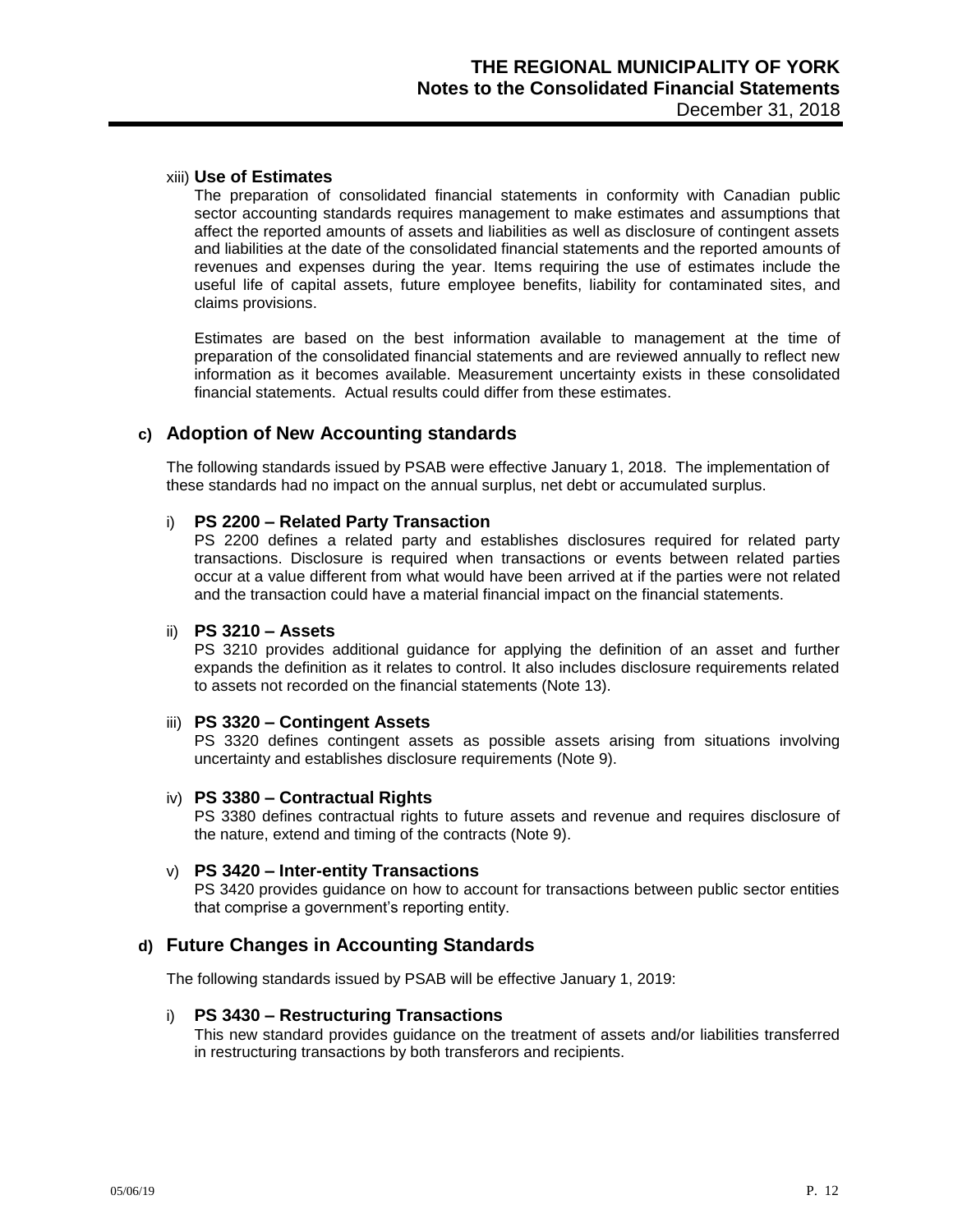## **2) BUDGET FIGURES**

Budget figures presented in these consolidated financial statements are based on the Councilapproved 2018 budget. In the Statement of Operations, some accrual budget numbers have been reallocated for comparability purposes. The following table reconciles the approved budget with the budget figures as presented in these consolidated financial statements using the accrual basis of accounting.

|                                        | \$ (000s)  |
|----------------------------------------|------------|
| <b>Revenues</b>                        |            |
| Approved budget                        | 3,042,463  |
| Transfer from reserve funds            | (416, 649) |
| Reclassification of investment income  | 58,942     |
| Metrolinx projects                     | 147,761    |
| Consolidated entities                  | 15,395     |
| Total revenues                         | 2,847,912  |
| <b>Expenses</b>                        |            |
| Approved budget                        | 3,042,463  |
| Transfer to reserve funds              | (443, 509) |
| Acquisition of tangible capital assets | (677, 473) |
| Debt principal repayments              | (145, 032) |
| Reclassification of revenue            | 58,942     |
| Amortization                           | 263,478    |
| Post employment benefits               | 10,533     |
| Metrolinx projects                     | 85,657     |
| Consolidated entities                  | 7,137      |
| Total expenses                         | 2,202,196  |
| Annual surplus                         | 645,716    |
|                                        |            |

# **3) TAX REVENUE**

Tax revenue of \$1,095 million (2017 - \$1,043 million) is comprised of \$1,069 million (2017 - \$1,023 million) in general tax levy and \$26 million (2017 - \$20 million) of other tax amounts.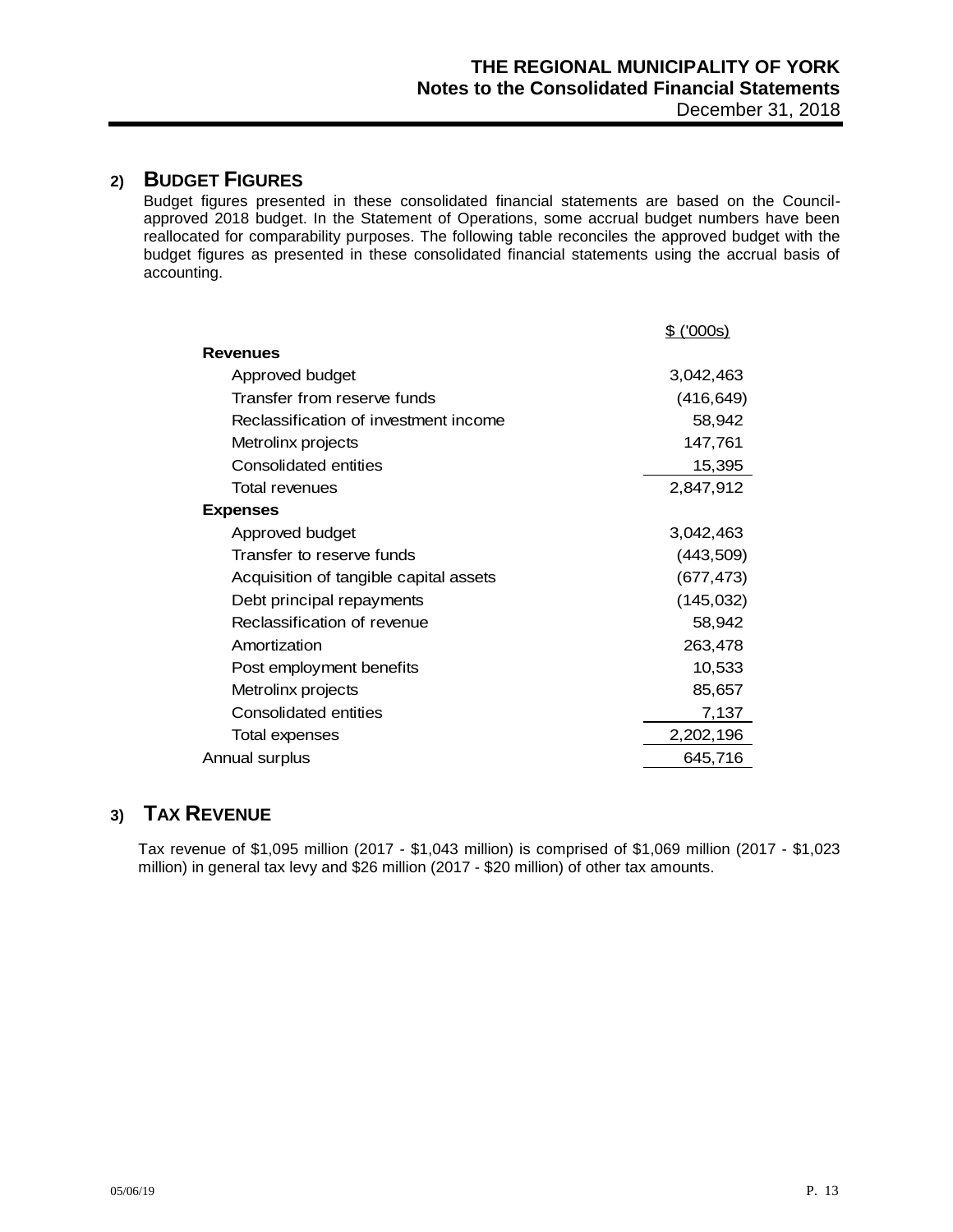#### **4) INVESTMENTS**

Included in cash and cash equivalents are short-term investments of \$5,600,000 (2017 - \$230,000,000) with a market value of \$5,599,328 (2017 - \$230,000,000).

Long-term investments of \$3,327,326,728 (2017 - \$2,809,142,444) have a market value of \$3,326,449,110 (2017 - \$2,820,566,682).

Cash and cash equivalents and long-term investments include \$386,668,255 (2017 - \$432,524,557) of restricted funds as required under legislation to fund obligatory reserve funds.

The yields on investments held range from 1.24% to 4.17% (1.21% to 4.17% in 2017).

### **5) ACCOUNTS RECEIVABLE**

Accounts receivable is comprised of the following:

|                                       | 2018        | 2017        |
|---------------------------------------|-------------|-------------|
|                                       | \$          | \$          |
| Government of Canada                  | 34,299,039  | 40,033,597  |
| Government of Ontario                 | 25,857,359  | 20,689,203  |
| <b>Other Municipalities</b>           | 172,426,349 | 151,235,541 |
| <b>Others</b>                         | 95,827,634  | 90,974,445  |
|                                       | 328,410,381 | 302,932,786 |
| Less: Allowance for Doubtful Accounts |             |             |
|                                       | 328,410,381 | 302,932,786 |

Accounts receivable are assessed for collectability on an annual basis. In 2018, \$68,950 was deemed uncollectable and written off (2017 - \$98,520).

An allowance for doubtful accounts is not reported as the Region expects to fully collect the amounts reported as accounts receivable.

### **6) EMPLOYEE BENEFIT LIABILITIES**

The amounts represent liabilities established for accrual accounting purposes expected to be settled in future periods. In some cases, reserves have been established to fund these amounts. In other cases, the liabilities are to be funded from future years' budgetary allocations. Net increase in the total amount is \$20,414,616.

|                                                 | 2018        | 2017        |
|-------------------------------------------------|-------------|-------------|
|                                                 | S           | S           |
| Post employment benefits (c)                    | 88,984,669  | 81,367,969  |
| Vested sick leave benefits (a)                  | 37,557,723  | 35,859,794  |
| Long-term disability claims (e)                 | 40,723,403  | 36,442,733  |
| Workplace Safety and Insurance Board (WSIB) (d) | 32,324,939  | 26,801,862  |
| Vacation payable                                | 22,362,358  | 21,066,118  |
|                                                 | 221,953,092 | 201,538,476 |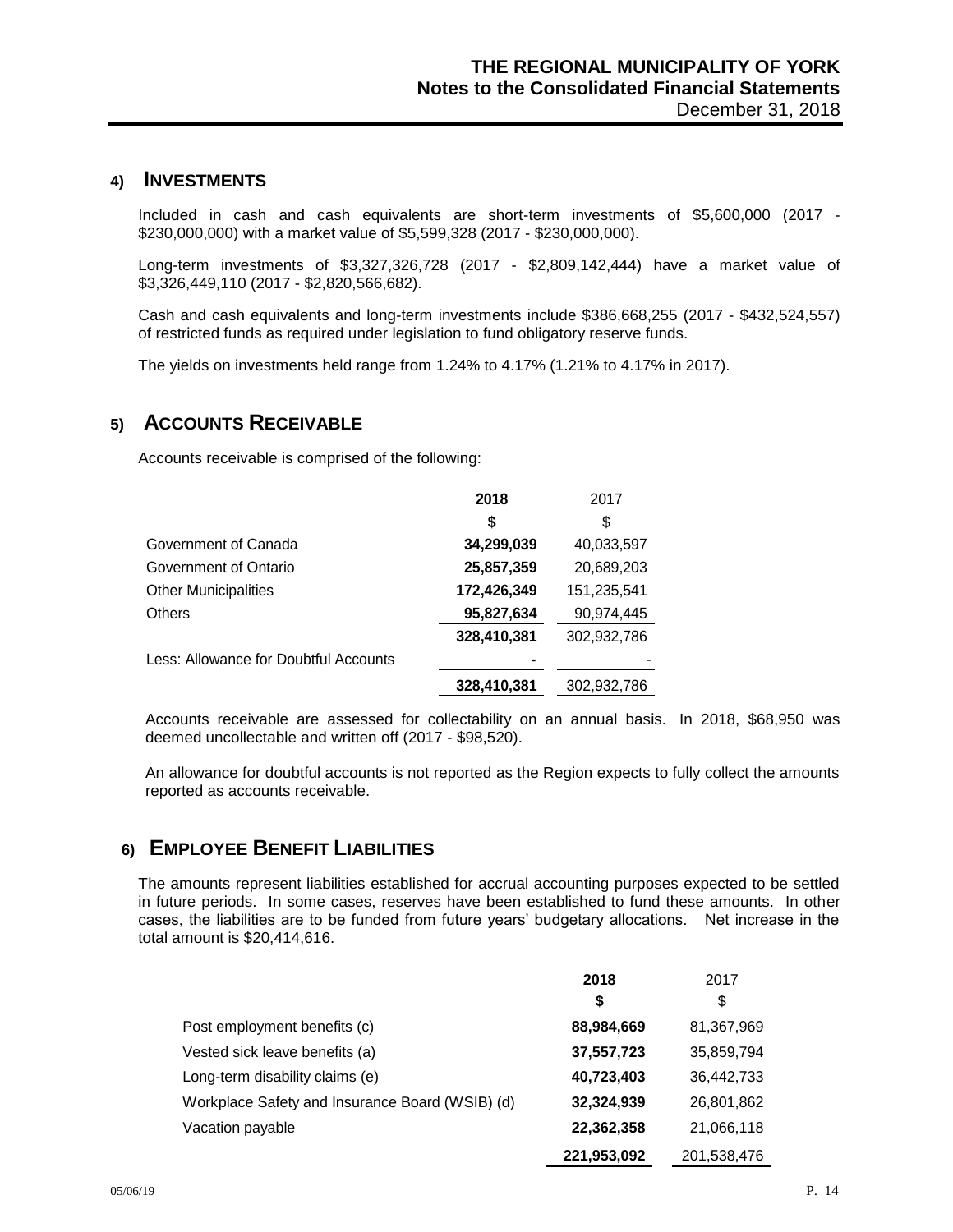#### **Actuarial valuations:**

The following table sets out the accrued benefit liability for each plan as at December 31, 2018.

|                                | Post                   |                               |                         |               |              |
|--------------------------------|------------------------|-------------------------------|-------------------------|---------------|--------------|
|                                | employment<br>benefits | Vested sick<br>leave benefits | Long term<br>disability | <b>WSIB</b>   | 2018 total   |
|                                | \$                     | \$                            | \$                      | \$            | \$           |
| Accrued benefit liability,     |                        |                               |                         |               |              |
| beginning of year              | 81,367,969             | 35,859,794                    | 36,442,733              | 26,801,862    | 180,472,358  |
| Current service cost           | 5,227,693              | 3,326,486                     | 7,060,227               | 6,246,185     | 21,860,591   |
| Amortization of loss           | 1,557,254              | 954,150                       | 2,092,598               | 2,540,601     | 7,144,603    |
| Interest cost                  | 3,748,454              | 1,437,325                     | 1,566,830               | 1,906,576     | 8,659,185    |
| Benefit payments               | (2,916,701)            | (4,020,032)                   | (6,438,985)             | (5, 170, 285) | (18,546,003) |
| Accrued benefit liability, end |                        |                               |                         |               |              |
| of year                        | 88,984,669             | 37,557,723                    | 40,723,403              | 32,324,939    | 199,590,734  |

The actuarial valuations of the plans were based upon a number of assumptions about future events, which reflect management's best estimate. The following represents the more significant assumptions made:

|                                    | Post employment<br>and sick leave | Long term disability | WSIB  |
|------------------------------------|-----------------------------------|----------------------|-------|
| Expected inflation rate            | 1.75%                             | 1.75%                | 1.75% |
| Expected level of salary increases | 2.75%                             | 2.75%                | 2.75% |
| Interest discount rate             | 3.75%                             | 3.50%                | 3.75% |
| Future health care cost rate       | 4.92%                             | N/A                  | 4.50% |

### a) **Liability for Vested Sick Leave Benefits**

#### **Regional Operations**

Commencing in 2000, the accumulated sick leave plan was replaced by a Short-term Disability plan for employees in Regional Operations. Under the plan, employees with five or more years of service were given the option of receiving a cash payout of fifty percent of the balance in their sick leave bank as at December 31, 1999 or deferring payment until termination of employment with the Region. The estimated actuarial value of the liability of the accumulated days for employees who chose the deferral option is \$244,618 (2017 - \$412,129) at the end of the year. Employees who had less than five years of service at December 31, 1999 were given the option on the fifth anniversary of their hire date to either receive payment for the value of accumulated sick days as at December 31, 1999 or defer payment until termination of their employment with the Region. A reserve has been established for the past service liability and is reported in the Consolidated Statement of Financial Position. The reserve balance at December 31, 2018 is \$5,887,958 (2017 - \$6,051,490).

#### **Police Services**

For members hired before July 22, 2013, the sick leave benefit plan provides for an accumulative unused sick leave bank. After five years of service, members are entitled to a cash payment of one-half of the sick bank balance to a maximum of six months salary when they leave the municipality's employ. Members were also provided with an election to opt for a cash settlement of one-half of their sick banks hours up to a maximum of six months' salary on February 17, 2017. Members hired after July 22, 2013 and members who have elected the cash settlement are enrolled in an accumulative unused sick leave plan without a cash payment.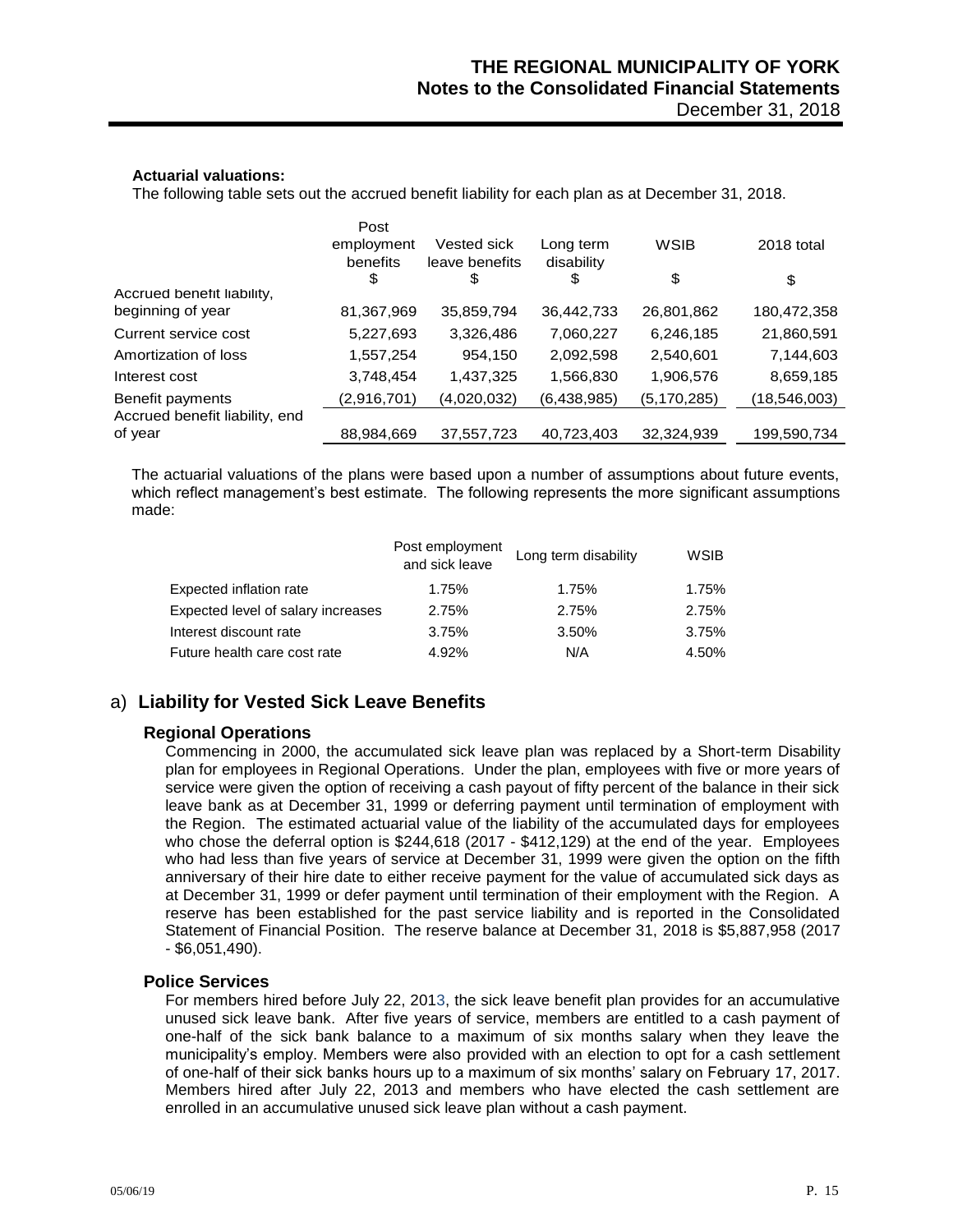The actuarial liability for the accumulated days to the extent that they have vested and could be taken in cash by an employee on termination amounted to \$37,313,105 (2017 - \$35,447,665). A reserve was established to provide for a portion of the Police Services past service liability and the balance at the end of the year is  $$0 (2017 - ($4,338,704))$  and is included in accumulated surplus in the Consolidated Statement of Financial Position.

An independent actuarial valuation report dated November 17, 2017 estimates the liability for both Regional operations and police services at \$37,557,723 (2017 - \$35,859,794).

#### b) **Pension Agreement**

The Region contributes to the Ontario Municipal Employees Retirement System (OMERS), a multi-employer plan on behalf of approximately 6,115 members of its staff. The plan is a defined benefit plan and specifies the amount of the retirement benefit to be received by the employees based on length of credited service and average earnings.

In 2018, employer contribution amounts to \$60,753,605 (2017 - \$59,315,711) and is recorded as an expense in the Consolidated Statement of Operations. Employee contributions also amount to \$60,753,605 (2017 - \$59,315,711).

Because OMERS is a multi-employer plan, the Region does not recognize any share of the pension deficit of \$4.2 billion at December 31, 2018.

#### c) **Post-Employment Benefits**

Employees who retire under the OMERS pension plan at age fifty or greater with a minimum of twenty years of service with the Region, are entitled to continued coverage for extended health and dental benefits. Those retirees from age 65 to age 75 are eligible to a health care spending account.

An independent actuarial valuation dated November 17, 2017 estimates the liability of these benefits to be \$88,984,669 (2017 - \$81,367,969), which is reported in the Consolidated Statement of Financial Position.

#### d) **Workplace Safety and Insurance Board**

Under the Workplace Safety and Insurance Act, the Region is a self-insured employer (Schedule II) for all of its employees.

An independent actuarial valuation dated January 31, 2017 estimates the liability for all claims incurred to December 31, 2018 to be \$32,324,939 (2017 - \$26,801,862), which is reported in the Consolidated Statement of Financial Position. The unamortized actuarial loss as at December 31, 2018 is \$20,961,612 (2017 - \$23,502,213).

#### e) **Long-Term Disability Self-Funding Arrangement**

In October 2002, the Region adopted a self-insured arrangement for its long-term disability benefit program (LTD). Under this arrangement, the Region funds its own claims through a segregated reserve and contracts with an insurance carrier to adjudicate and administer all claims on an Administrative Services Only (ASO) basis. An independent actuarial valuation dated January 31, 2017 estimates the liability for claims incurred to be \$40,723,403 (2017 - \$36,442,733) as at December 31, 2018, which is reported in the Consolidated Statement of Financial Position.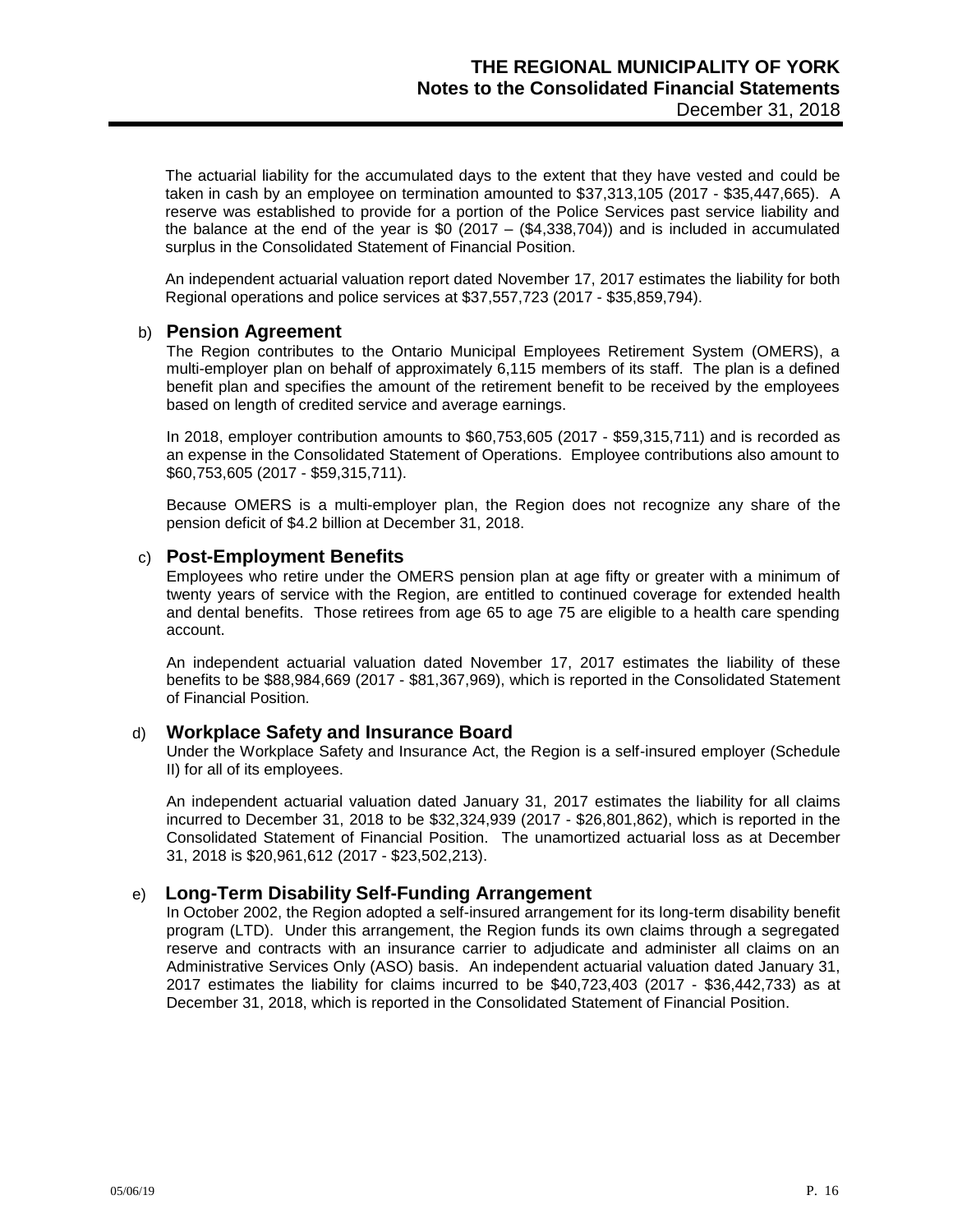# **7) DEFERRED REVENUE**

Deferred revenue set aside for specific purposes by legislation, regulation, or agreement is comprised of:

|                                  | Balance at   | Inflows     | Transferred     | Balance at   |
|----------------------------------|--------------|-------------|-----------------|--------------|
|                                  | Dec 31, 2017 |             | out             | Dec 31, 2018 |
|                                  | \$           | \$          | \$              | \$           |
| Deferred capital grants          | 56,410,978   | 439,659,358 | (375, 793, 937) | 120,276,399  |
| Security deposits and agreements | 19,240,618   | 76,701,663  | (66, 544, 891)  | 29,397,390   |
| Other                            | 11,478,460   | 19,230,720  | (19,598,578)    | 11,110,602   |
| Total deferred revenue-general   | 87,130,056   | 535,591,741 | (461,937,406)   | 160,784,391  |
|                                  |              |             |                 |              |
| Development charges              | 372,311,579  | 439.874.364 | (474, 241, 470) | 337,944,473  |
| Gas tax                          | 60,212,978   | 50,703,913  | (62, 193, 109)  | 48,723,782   |
| Total obligatory reserve funds   | 432,524,557  | 490,578,277 | (536,434,579)   | 386,668,255  |

# **8) LONG-TERM LIABILITIES**

a) Long-term liabilities are comprised of the following items.

|                                                                                                                                                      | 2018<br>\$    | 2017<br>\$    |
|------------------------------------------------------------------------------------------------------------------------------------------------------|---------------|---------------|
| Long-term liabilities incurred by the Region including those<br>incurred on behalf of local municipalities and outstanding at<br>the end of the year | 2,846,380,565 | 2,987,290,725 |
| Sinking fund debenture debt                                                                                                                          | 717,422,170   | 565,658,041   |
| Mortgages payable by Housing York Inc.                                                                                                               | 51,207,476    | 57,152,560    |
| Gross long-term liabilities                                                                                                                          | 3,615,010,211 | 3.610.101.326 |
| Less: Recoverable from area municipalities                                                                                                           | 175.289.246   | 150,717,094   |
| Net long-term liabilities at the end of the year                                                                                                     | 3,439,720,965 | 3,459,384,232 |

The total gross amount of the long-term liabilities to be retired by sinking funds is \$2,632,577,782 (2017 - \$2,784,341,927). The amount of sinking fund assets is \$717,422,170 (2017 - \$565,658,041). Long-term liabilities are financed through a combination of development charges, water and sewer rates, and tax levy.

Interest rates and maturity dates for the debts range from 2.0% to 6.52% and from April 2019 to December 2051.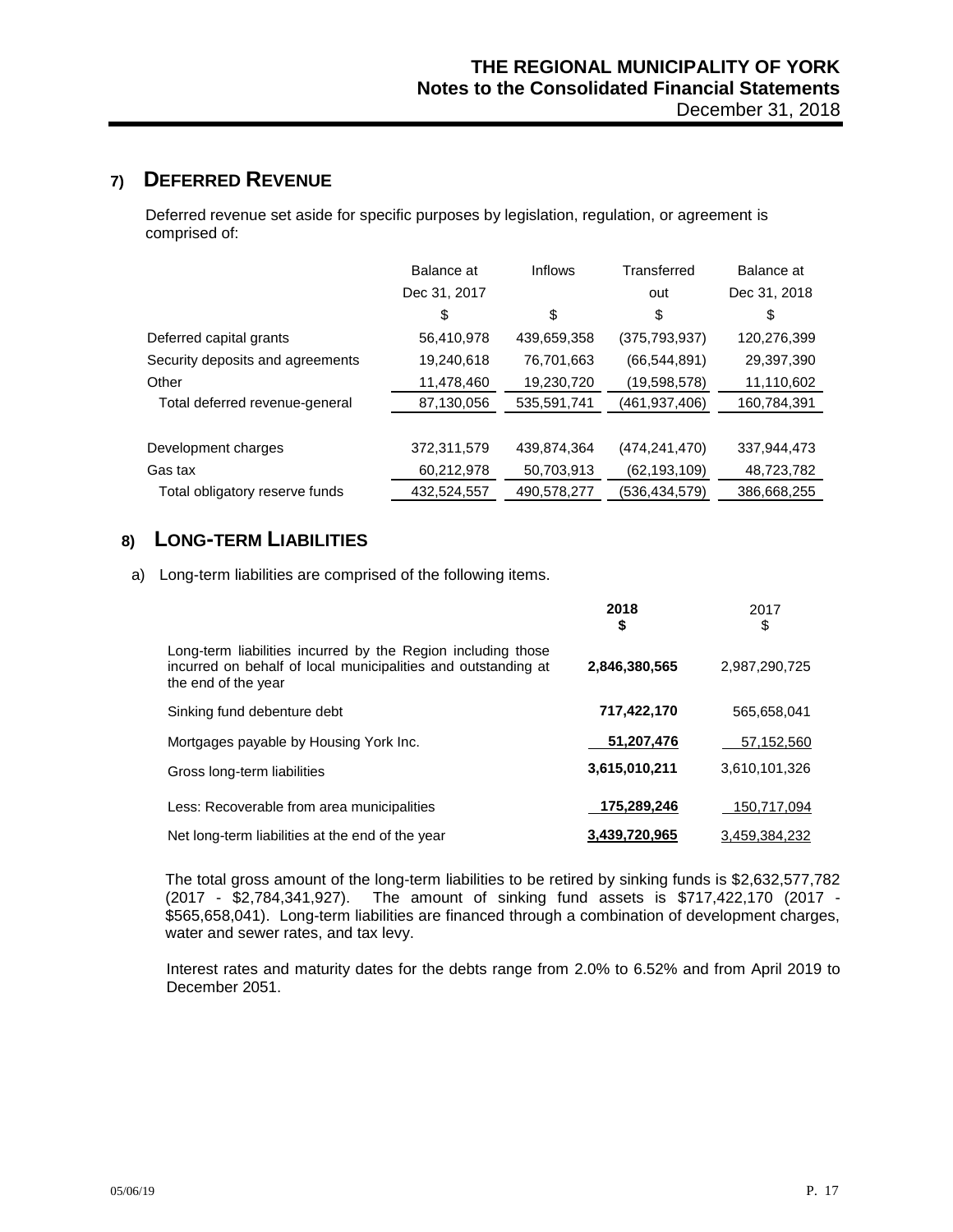b) Net long-term liabilities are repayable as follows:

| 2019                                                                   | \$183,796,735   |
|------------------------------------------------------------------------|-----------------|
| 2020                                                                   | 279,932,869     |
| 2021                                                                   | 409,615,301     |
| 2022                                                                   | 126,413,994     |
| 2023                                                                   | 123,723,142     |
| Thereafter                                                             | 1,901,796,503   |
| Net sinking fund debt repayable according to actuarial recommendations | 414,442,421     |
|                                                                        | \$3,439,720,965 |
|                                                                        |                 |

c) Charges for Net Long-term Liabilities

Total interest charges for the year for net long-term liabilities which are included in the Consolidated Statement of Operations are \$127,022,866 (2017 - \$129,392,486).

# **9) CONTRACTUAL RIGHTS / CONTINGENT ASSETS**

#### a) **Contractual Rights**

The Region has rights to economic resources arising from contracts or agreements entered into before December 31, 2018. The rights will become assets and revenues will be recognized when the terms of the contracts or agreements are met.

The Region's contractual rights consist of:

- Letters of Credit (L/C) from developers to be held as collateral for future development charges. Currently, the Region securely holds 44 L/Cs of \$91 million.
- An agreement with Metrolinx to fund the construction of bus rapidways. The remaining funding Metrolinx has guaranteed the Region is approximately \$446 million.
- Rights to transit advertisement, solar revenue and other lease revenue. Future revenue from these sources for the next 5 years are approximately as follows:

| 2019 | \$3.596.000 |
|------|-------------|
| 2020 | 3.383.000   |
| 2021 | 2,327,000   |
| 2022 | 1.922.000   |
| 2023 | 1,880,000   |

#### b) **Contingent Assets**

The Region, in the course of its operations, has made claims against others. The claims are in an early stage and an estimate of any payment to the Region is not estimable.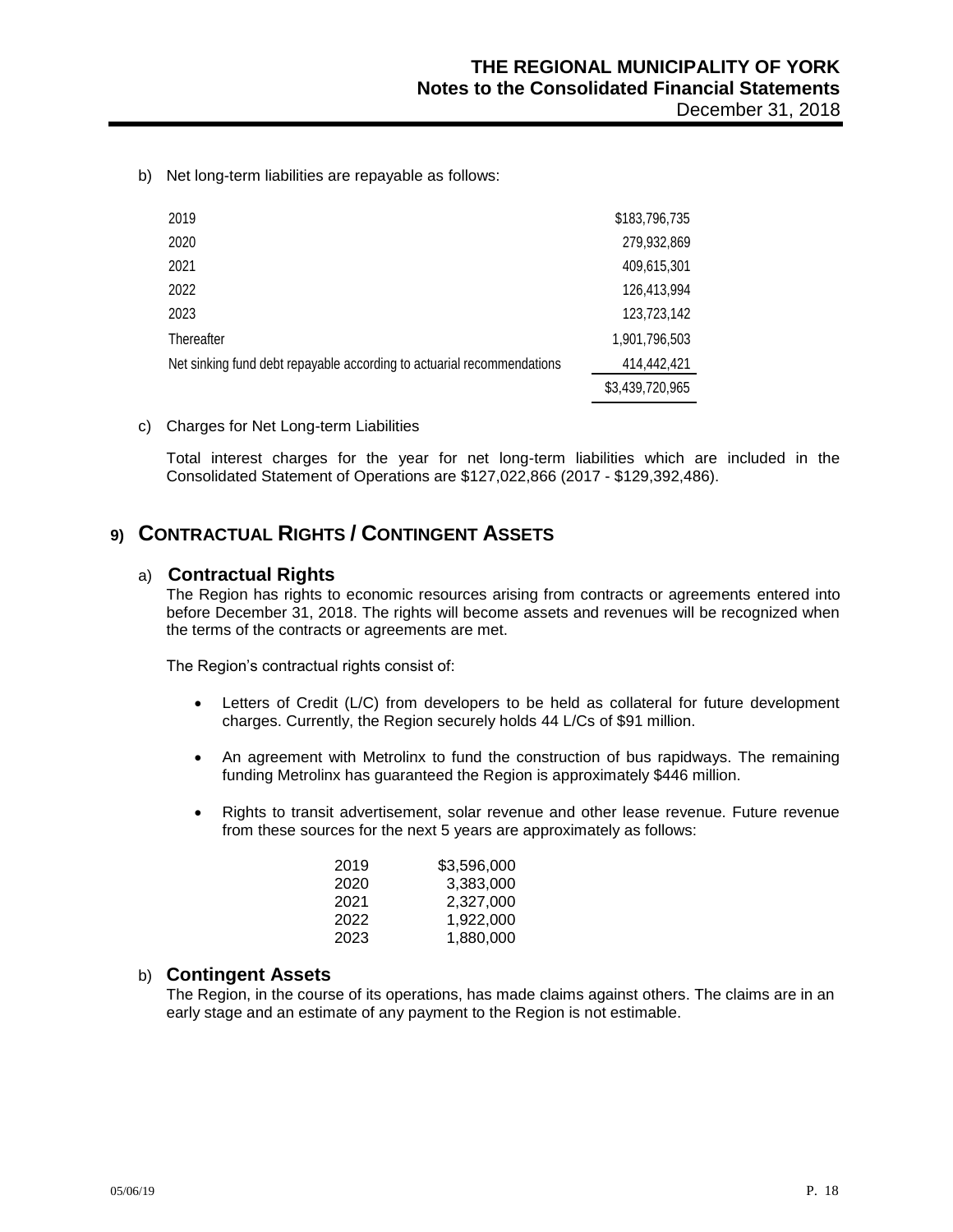## **10) CONTRACTUAL OBLIGATIONS AND COMMITMENTS**

#### a) **Water Supply Agreements with City of Toronto and Region of Peel**

The Region has agreements to purchase water from the City of Toronto and the Region of Peel under two separate long term water supply agreements. Payments in respect of these agreements amounted to \$25,191,412 (2017 - \$24,689,868) for purchased water from the City of Toronto and \$19,023,670 (2017 - \$17,876,707) for the Region of Peel. Payments under these agreements are financed by user rates charged to area municipalities based on consumption.

#### b) **Operating Leases**

Under the terms of various operating lease agreements, future minimum payments for the next 5 years are approximately as follows in thousands of dollars:

| 2019 | \$12.517 |
|------|----------|
| 2020 | 12.102   |
| 2021 | 9.599    |
| 2022 | 8.258    |
| 2023 | 8.299    |

#### c) **York Rapid Transit Plan**

In 2002, the Region entered into a public-private partnership with York Consortium 2002 to implement the York Rapid Transit Plan (YRTP). The YRTP was developed from the Region's Transportation Master Plan, which identified the need to implement a rapid transit network that would reduce the level of traffic congestion and support economic and residential growth. The current rapid transit plan, vivaNext, includes the construction of the Yonge and Spadina subway extensions and 36 kilometres of bus rapid transit corridors. Future segments of the bus rapid transit system and the Yonge subway extension are contingent on funding agreements with provincial and federal governments.

#### d) **Yonge Subway Extension (YSE) Project**

The planned Yonge Subway Extension will extend the TTC subway Line 1, north from Finch Station 7.4 kilometres to Highway 7. This critical rapid transit link will include up to 6 subway stations, 2 intermodal transit terminals, and 2,000 commuter parking spaces. Preliminary planning, design and engineering is underway, but a long-term funding commitment for capital construction is still required.

For the current phase of preliminary design and engineering (PDE), the provincial government committed \$55.0 million and York Region committed 100% of its federal share, \$36.3 million, of the Public Transit Infrastructure Fund (PTIF) phase one funding, for a total \$91.3 million under the YSE PDE memorandum of understanding (MOU).

The \$36.3 million of funding committed by the Region builds on the \$4.1 million the Region already provided to complete the YSE conceptual design.

#### e) **York Region Hospitals Capital Funding**

In 2009, Council approved a memorandum of understanding (MOU) between the Region and York regional hospitals which provides direction for capital funding of the four regional hospitals from 2009 to 2031. Under the MOU, the Region provides funding for approved projects and their associated approved eligible costs. Total capital distributions to Markham Stouffville Hospital, Southlake Regional Health Centre, Vaughan Health Campus of Care and Mackenzie Health amount to approximately \$344 million over the period of the MOU. The reserve balance at December 31, 2018 is \$68,449,984 (2017 - \$54,734,988).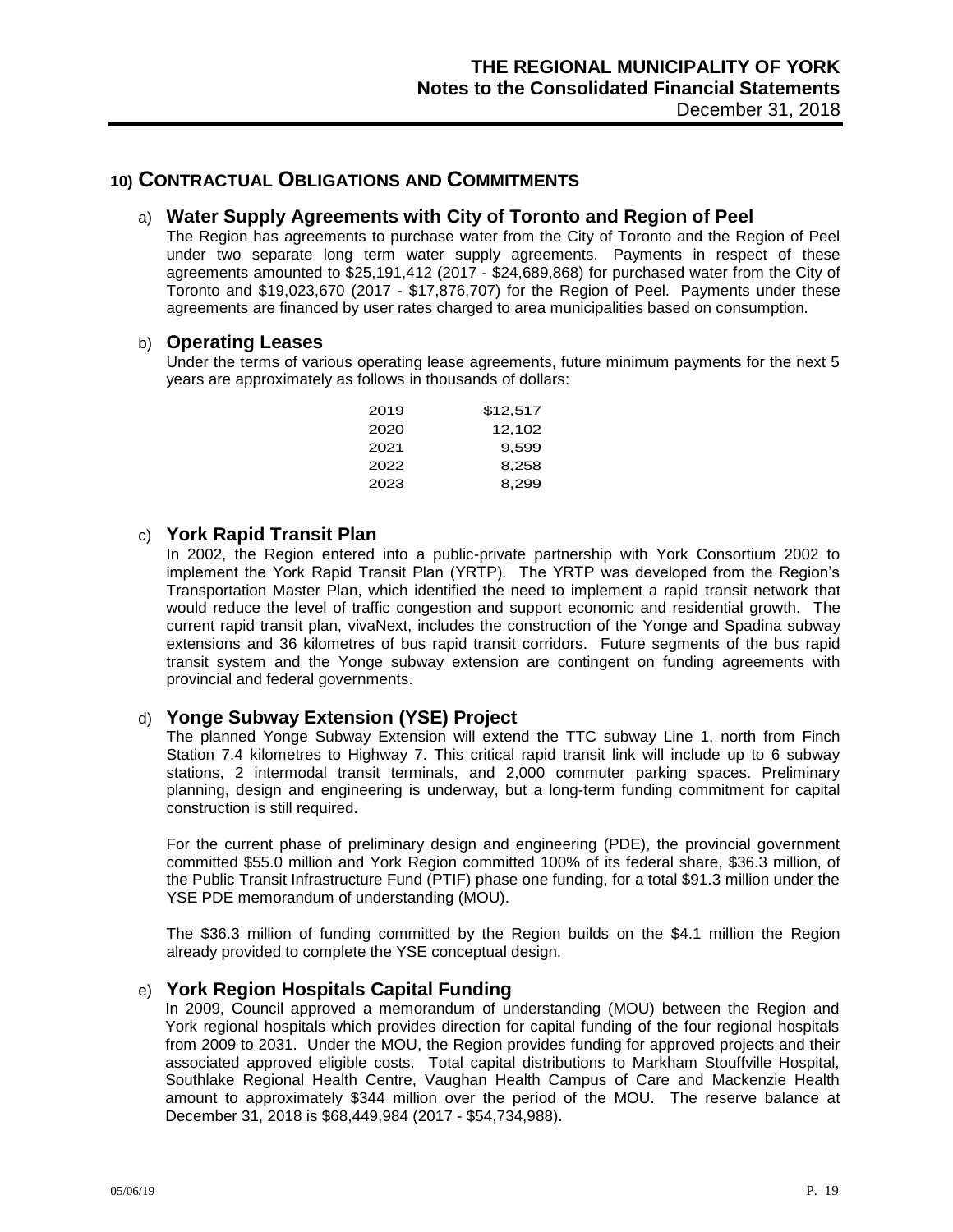### **11) CONTINGENT LIABILITIES**

#### a) **Public Liability Insurance**

The Region's public liability insurance limits are set at \$50,000,000. Environmental impairment liability is fully self-insured by the Region with the exception of sudden and accidental pollution which is insured with a limit of \$5,000,000. The Region increased its self-insured retention (SIR) effective July 1, 2014 to \$500,000 per occurrence for liability and automobile claims. Prior to July 1, 2014 the SIR was \$100,000 for several years. The crime policy has a deductible of \$nil while the property and boiler policy each have a deductible of \$100,000 per claim.

The Region estimates that the liability as at December 31, 2018 for all outstanding public liability claims is \$6,580,835 (2017 - \$7,130,990). The total reserve available for public liability and environmental impairment is \$23,877,186 (2017 - \$20,332,066).

#### b) **Other Contingencies**

The Region, in the course of its operations, is subject to claims, lawsuits and other contingencies. Accruals have been made in specific instances where it is probable that liabilities will be incurred and where such liabilities can be reasonably estimated. Although it is possible that liabilities may arise in other instances for which no accruals have been made, the Region does not believe that such an outcome will significantly impair its operations or have a material adverse effect on its financial position.

## **12) PROVINCIAL OFFENCES ADMINISTRATION**

The Region administers prosecutions and the collection of related fines and fees under the authority of the Provincial Offences Act ("POA"). The POA is a procedural law for administering and prosecuting provincial offences, including those committed under the Highway Traffic Act, Compulsory Automobile Insurance Act, Trespass to Property Act, Liquor Licence Act, Municipal Bylaws and minor federal offences. Offenders may pay their fines at any court office in Ontario, at which time their receipt is recorded in the Integrated Courts Offences Network system ("ICON"). The Region recognizes fine revenue when the receipt of funds is recorded by ICON regardless of the location where payment is made.

Gross revenue is comprised primarily of fines levied under Part I, II and III (including delay penalties) for POA charges. The total revenue for 2018 amounts to \$22,665,795 (2017 - \$21,942,116) and the net revenue amounts to \$3,650,124 (2017 – \$2,183,364). Balances arising from operation of the POA offices are consolidated with these financial statements.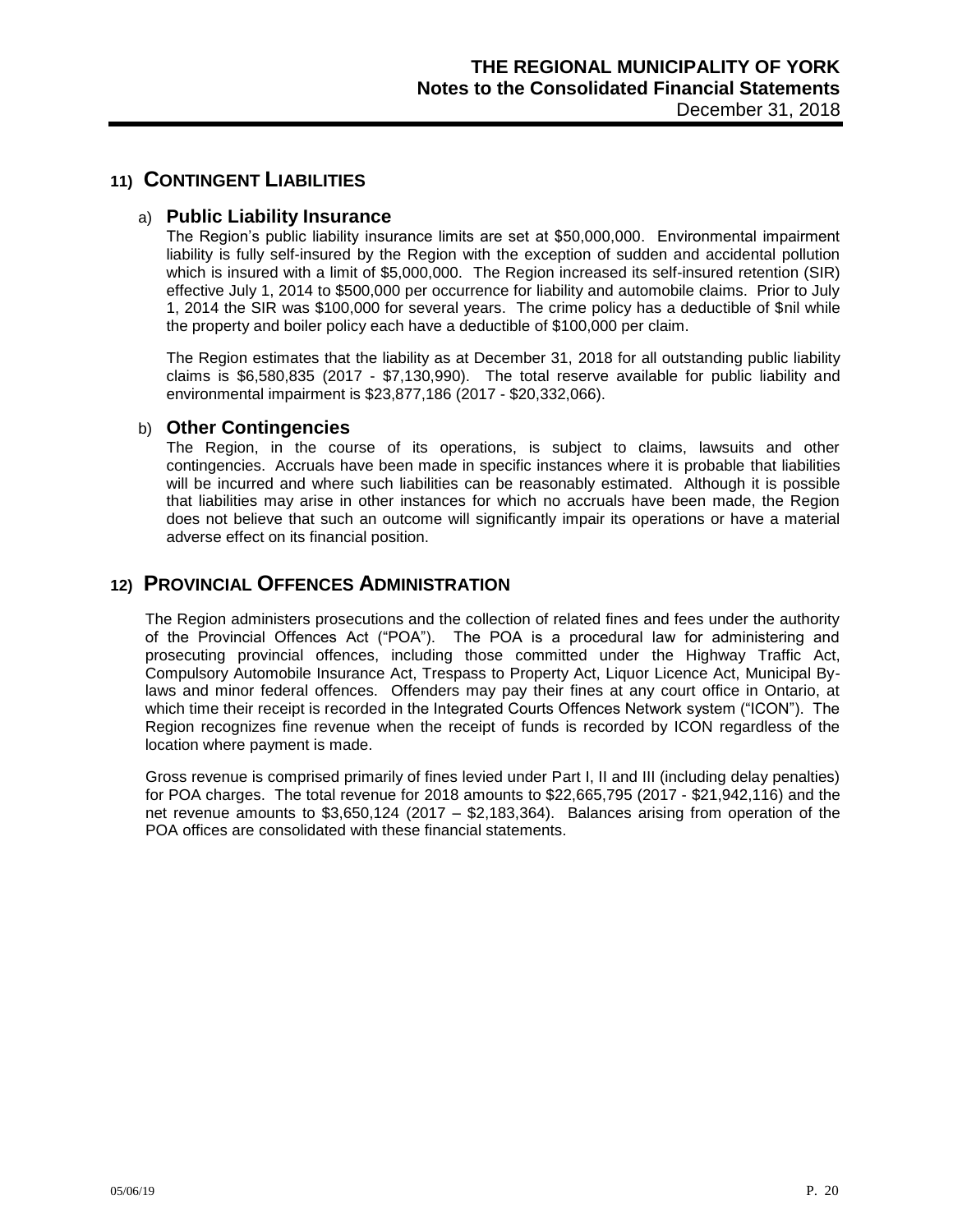# **13) TANGIBLE CAPITAL ASSETS**

|                            | Balance at     |                |                | Balance at     |
|----------------------------|----------------|----------------|----------------|----------------|
|                            | December 31    |                |                | December 31    |
| Cost                       | 2017           | Additions      | Disposals      | 2018           |
|                            | \$             | \$             | \$             | \$             |
| Land                       | 498,507,588    | 10,263,878     |                | 508,771,466    |
| Land improvements          | 365,811,630    | 12,270,847     |                | 378,082,477    |
| <b>Buildings</b>           | 2,505,261,981  | 87,720,792     | (317,000)      | 2,592,665,773  |
| Equipment and machinery    | 792,466,338    | 40,551,599     | (11, 413, 438) | 821,604,499    |
| <b>Vehicles</b>            | 395,860,173    | 35,410,941     | (15,837,360)   | 415,433,754    |
| Transit infrastructure     | 471,405,128    | 4,126,649      |                | 475,531,777    |
| Roads infrastructure       | 1,960,074,253  | 94,806,541     | (5,836,580)    | 2,049,044,214  |
| Water/sewer infrastructure | 1,987,791,249  | 92,628,217     |                | 2,080,419,466  |
| Assets under construction  | 1,346,101,790  | (33, 725, 281) |                | 1,312,376,509  |
| Total                      | 10,323,280,130 | 344,054,183    | (33, 404, 378) | 10,633,929,935 |

|                                 | Balance at    |                |             | Balance at    |
|---------------------------------|---------------|----------------|-------------|---------------|
|                                 | December 31   |                |             | December 31   |
| <b>Accumulated amortization</b> | 2017          | Disposals      | expenses    | 2018          |
|                                 | \$            | \$             | \$          | \$            |
| Land improvements               | 119,644,483   |                | 17,596,720  | 137,241,203   |
| <b>Buildings</b>                | 690,888,509   | (303, 967)     | 70,276,886  | 760,861,428   |
| Equipment and machinery         | 338,983,613   | (11, 413, 138) | 48,650,518  | 376,220,993   |
| Vehicles                        | 207,361,487   | (13,384,065)   | 35,286,759  | 229,264,181   |
| Transit infrastructure          |               |                | 12,513,994  | 12,513,994    |
| Roads infrastructure            | 829,959,541   | (5,794,942)    | 67,464,724  | 891,629,323   |
| Water/sewer infrastructure      | 203,200,932   |                | 23,182,336  | 226,383,268   |
| Total                           | 2.390.038.565 | (30.896.112)   | 274.971.937 | 2.634.114.390 |

|                            | Net book value | Net book value |
|----------------------------|----------------|----------------|
|                            | December 31    | December 31    |
|                            | 2017           | 2018           |
|                            | \$             | \$             |
| Land                       | 498,507,588    | 508,771,466    |
| Land improvements          | 246,167,147    | 240,841,274    |
| <b>Buildings</b>           | 1,814,373,472  | 1,831,804,345  |
| Equipment and machinery    | 453,482,725    | 445,383,506    |
| Vehicles                   | 188,498,686    | 186,169,573    |
| Transit infrastructure     | 471,405,128    | 463,017,783    |
| Roads infrastructure       | 1,130,114,712  | 1,157,414,891  |
| Water/sewer infrastructure | 1,784,590,317  | 1,854,036,198  |
| Assets under construction  | 1,346,101,790  | 1,312,376,509  |
| Total                      | 7,933,241,565  | 7,999,815,545  |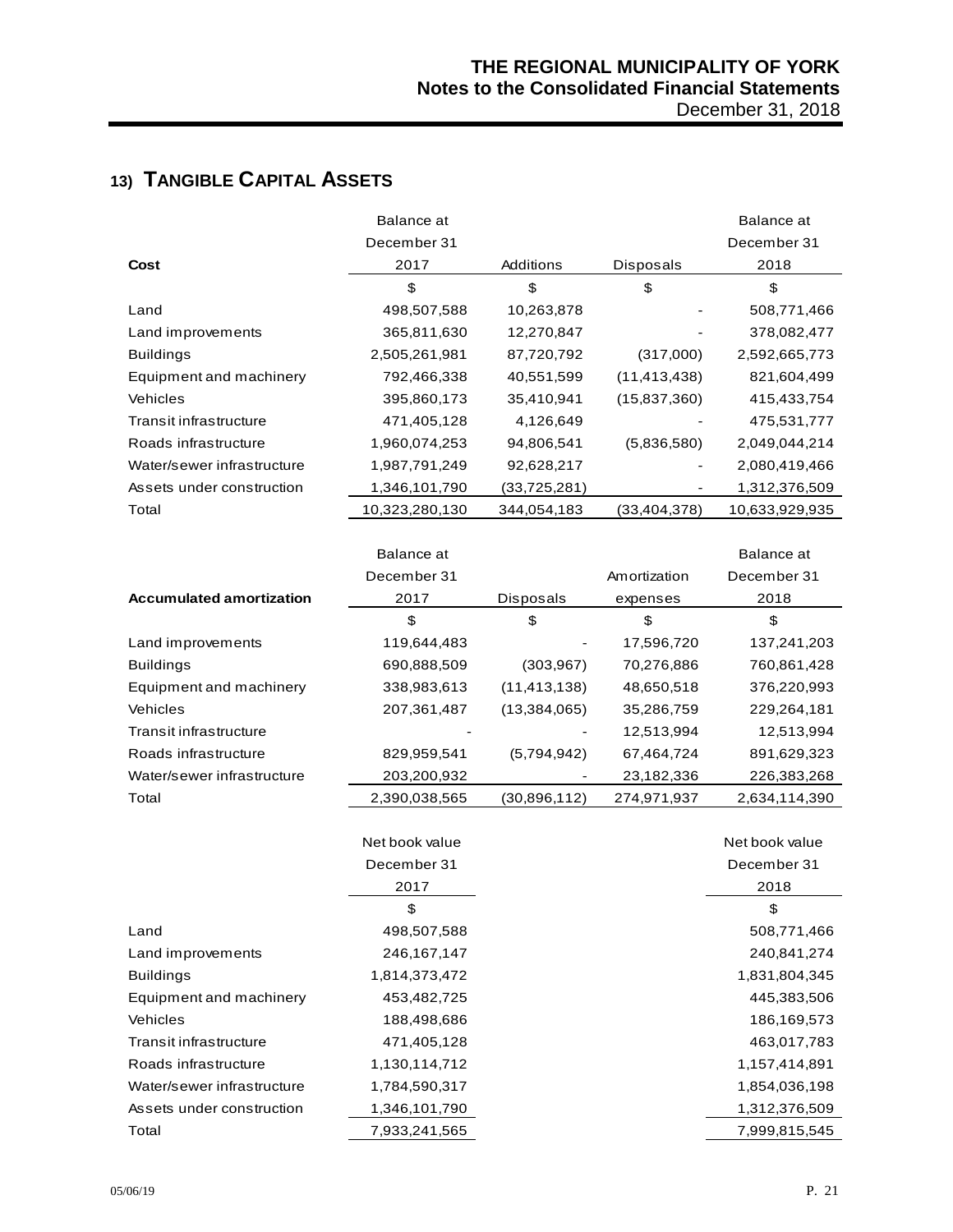The Region did not receive contributed assets from external parties in 2018 (2017 - \$15 million).

There were no write-downs of tangible capital assets in 2018 (2017 – nil).

#### **Unrecognized Assets**

The Region has a collection of items such as textual records, artwork, artefacts and historical furniture that are held to document the Region's cultural history. The value of the collection has been excluded from the Statement of Financial Position.

# **14) ACCUMULATED SURPLUS**

Accumulated surplus is comprised of individual fund surpluses and reserves and reserve funds as follows:

|                                                        | 2018                       | 2017                       |
|--------------------------------------------------------|----------------------------|----------------------------|
|                                                        | \$                         | \$                         |
| <b>Surplus</b>                                         |                            |                            |
| Invested in tangible capital assets                    | 3,981,490,126              | 3,913,780,394              |
| Investments in related entities                        | 240,446,484                | 219,977,153                |
|                                                        | 4,221,936,610              | 4, 133, 757, 547           |
| <b>Reserves and Reserve Funds</b>                      |                            |                            |
| Sinking fund                                           | 707,851,702                | 557,518,906                |
| Roads infrastructure                                   | 600,950,908                | 527,534,992                |
|                                                        |                            |                            |
| Capital replacement-water and sewer<br>Debt reduction  | 319,534,386<br>166,179,414 | 220,009,283<br>185,700,852 |
|                                                        | 140,855,297                | 122,233,559                |
| Facilities rehabilitation and replacement              | 130,247,548                | 112,606,917                |
| Regionally owned housing<br>Social housing development | 100,073,135                | 104,625,391                |
| Equipment/vehicle replacement                          | 87,190,096                 | 75,299,988                 |
| Transit vehicle replacement                            | 78,805,770                 | 67, 177, 408               |
|                                                        |                            |                            |
| Solid waste management                                 | 78,425,422<br>68,449,984   | 77,352,077                 |
| Hospital financing<br>Tax stabilization                |                            | 54,734,988                 |
|                                                        | 60,166,354                 | 59,751,562                 |
| Capital reserve fund                                   | 58,384,889                 | 59,367,624                 |
| Non-profit housing capital                             | 57,391,392                 | 50,826,433                 |
| Workers' compensation<br><b>Fiscal stabilization</b>   | 53,286,551                 | 36,812,115                 |
|                                                        | 47,306,623                 | 46,042,019                 |
| Long-term disability                                   | 46,644,022                 | 44,645,347                 |
| Working capital                                        | 44,552,211                 | 45,052,211                 |
| Rates stabilization                                    | 33,211,571                 | 22,334,004                 |
| Insurance                                              | 23,877,186                 | 20,332,066                 |
| IT development                                         | 20,405,742                 | 20,741,514                 |
| Fuel cost stabilization                                | 15,666,527                 | 13,407,137                 |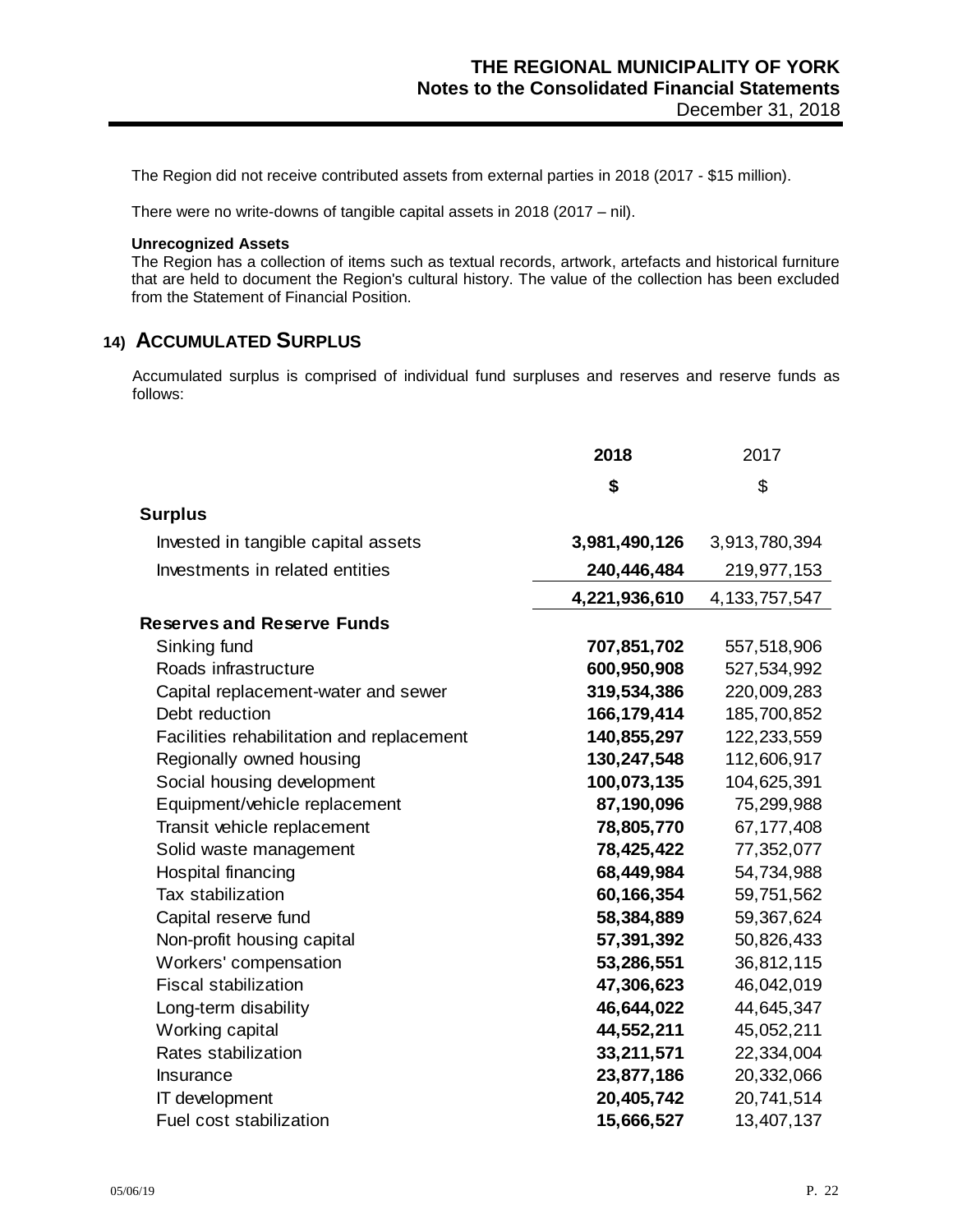|                                       | 2018          | 2017          |
|---------------------------------------|---------------|---------------|
|                                       | \$            | \$            |
| Roads capital                         | 13, 132, 741  | 7,625,996     |
| Land Bank                             | 12,196,220    | 11,943,749    |
| Sick leave                            | 5,887,958     | 1,712,786     |
| Innovation                            | 5,302,550     | 5,192,783     |
| Group benefits                        | 4,866,395     | 2,279,024     |
| University campus                     | 4,179,857     | 3,092,794     |
| Court services                        | 3,867,143     | 2,814,954     |
| Land securement                       | 2,834,979     | 2,441,054     |
| Move Ontario                          | 2,223,358     | 2,139,010     |
| <b>Transit</b>                        | 1,188,226     | 628,231       |
| IT licensing and software development | 1,131,441     | 1,110,846     |
| Green energy                          | 913,406       | 462,964       |
| Seized funds                          | 155,326       | 301,187       |
| Total Reserves and Reserve Funds      | 2,997,336,330 | 2,565,851,771 |
| Total                                 | 7,219,272,940 | 6,699,609,318 |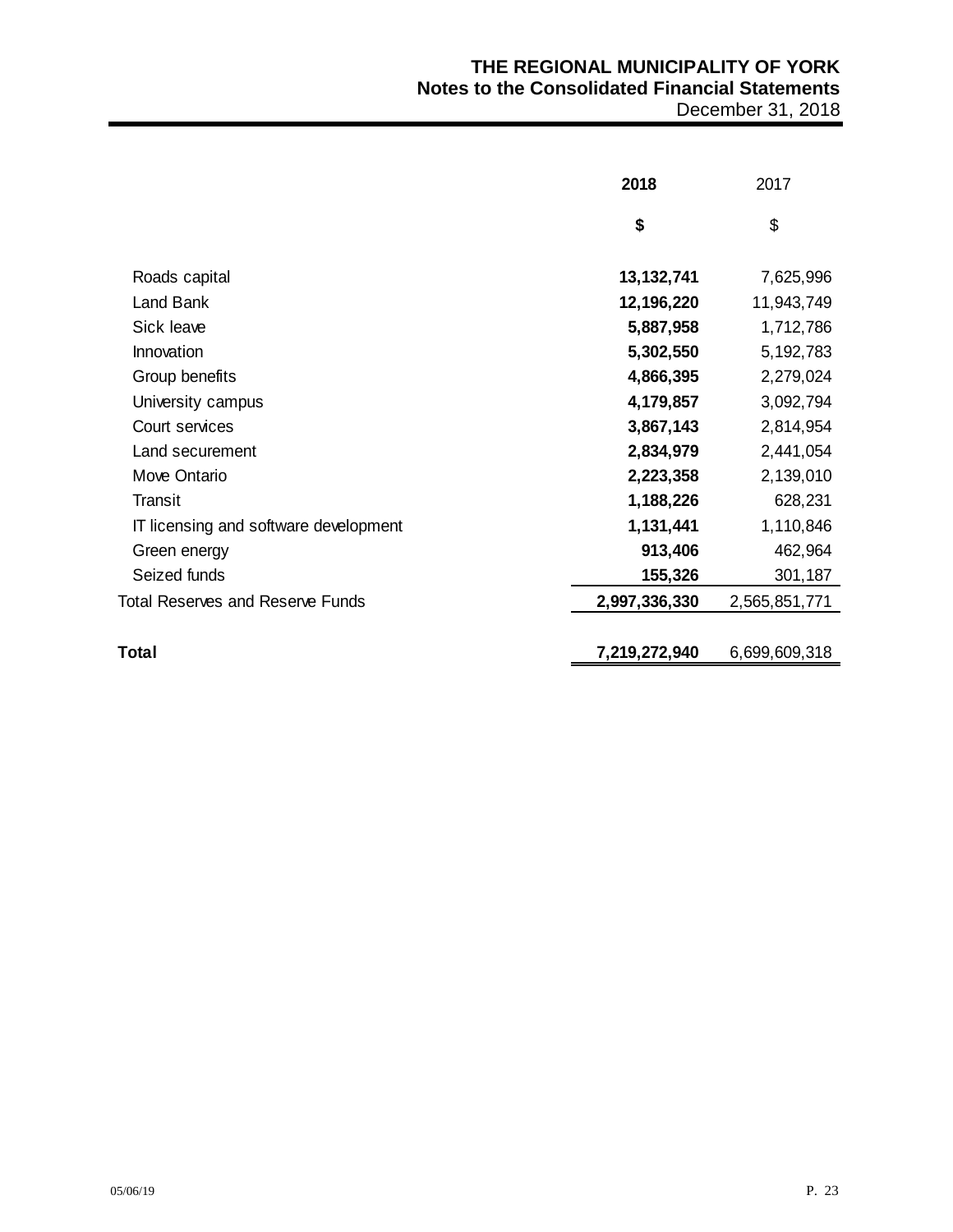### **15) SEGMENT DISCLOSURE**

The Region is a municipal government which provides a wide range of services to its residents that include general government, protection to persons and property, transportation, environmental, health and emergency services, community services, and planning and development services.

#### **General Government**

General government comprises of the Council, the Chair's Office, Office of the Chief Administrative Officer, Corporate Services and Finance Departments. These divisions and branches supply administrative and financial leadership for the Regional Corporation.

#### **Protection to persons and property**

Protection to persons and property consists of the activities of Police Services Board and York Regional Police. Their mandates are to ensure the safety of the lives and property of citizens, to prevent crime from occurring, to detect offenders, and to enforce the law. It also includes the activities of Court Administration and Conservation Authorities.

#### **Transportation services**

The department operates and delivers regional infrastructure involving roadways, public transit, traffic systems, and bridges and culverts. York Region Rapid Transit Corporation's principal activity is the design and delivery of York Region's rapid transit systems. The corporation is solely owned by the Region.

#### **Environmental services**

The department is responsible for water treatment and distribution, wastewater collection and treatment, solid waste disposal and diversion, corporate energy, and natural heritage and forestry. It also delivers infrastructure projects, both for new and expanded assets and major rehabilitation of existing assets.

#### **Health and emergency services**

The Region provides a variety of health related programs and services that contribute to healthy communities through partnerships, promotion, prevention, protection and enforcement. Staff members render programs such as land ambulance service, immunization, nutrition, mental health and health inspection.

#### **Community services**

Children's Services plans, manages and coordinates a Region-wide child care services. Long Term Care operates long-term care facilities for seniors. The Ontario Works and Ontario Disability Support Programs deliver a range of programs providing employment and financial assistance to residents in need.

#### **Social housing**

Social housing is responsible for administrating social housing providers, the rent supplement programs and managing a social housing waiting list. Housing York Inc. is a non-profit housing corporation fully owned by the Region. It provides affordable rental units for its residents.

#### **Planning and economic development**

This unit provides a long-term comprehensive approach to planning and development processes to ensure the efficient use of land and community infrastructure. Services include long-range capital planning, development review, road occupancy permits and inspection services. It also includes the activities of a wholly-owned entity, YTN Telecom Network Inc. which offers access to communications infrastructure.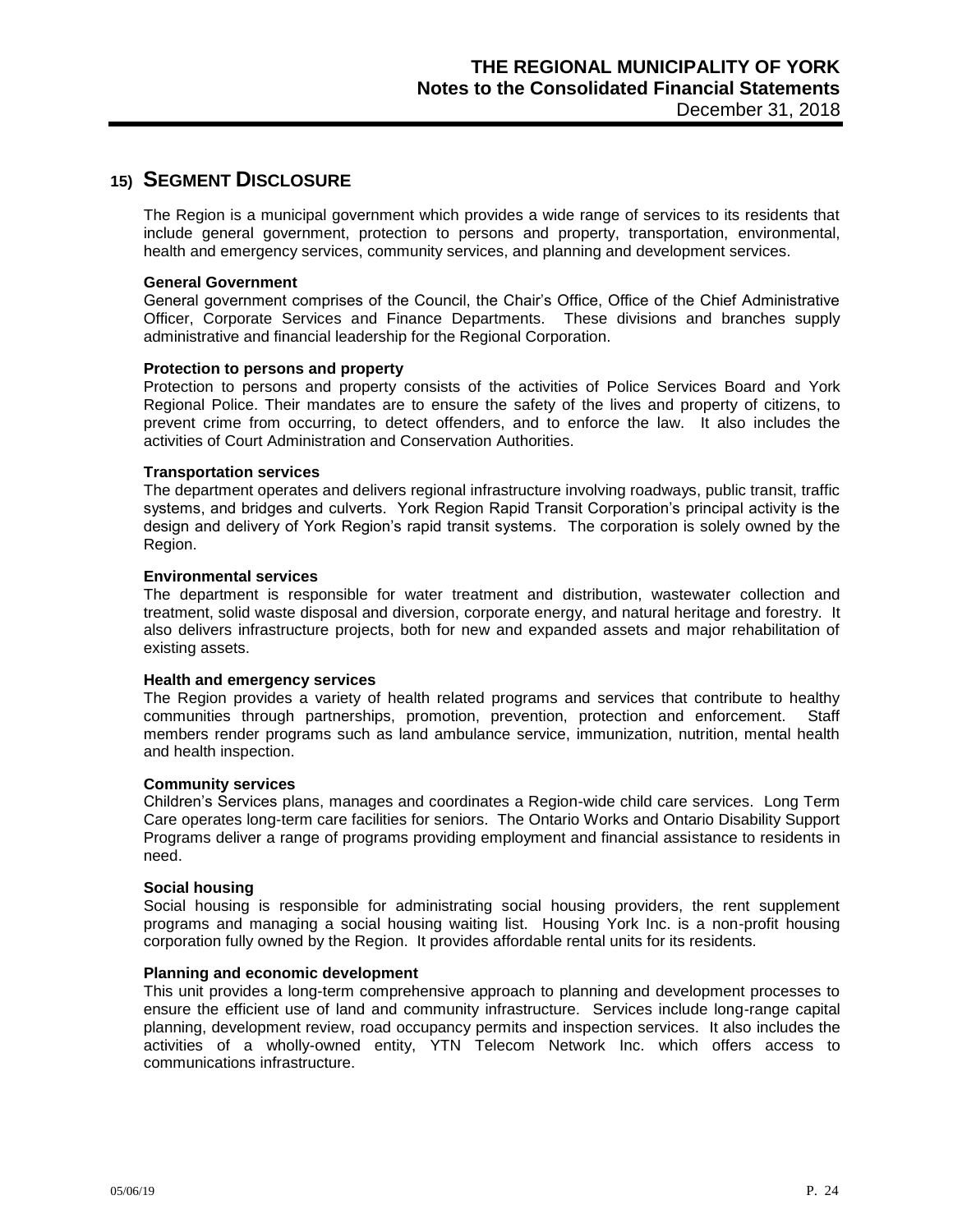|                          | General       | Protection to   | Transportation | Environmental | Health and     |
|--------------------------|---------------|-----------------|----------------|---------------|----------------|
|                          | government    | persons and     | services       | services      | emergency      |
|                          |               | property        |                |               | services       |
|                          |               |                 |                |               |                |
| <b>Revenues</b>          |               |                 |                |               |                |
| Net taxation             | 1,095,110,525 |                 |                |               |                |
| User charges             |               |                 |                | 316,536,359   |                |
| Transfer payments        | 1,670,556     | 14,622,639      | 168,954,980    | 29,434,972    | 92,161,026     |
| Development charges      | 7,204,291     | 10,923,431      | 203,085,239    | 239,520,906   | 8,748,318      |
| Fees and services        | 5,529,532     | 34, 177, 229    | 96,347,082     | 15,354,892    | 545,987        |
| Investment income        | 68,651,950    |                 |                |               |                |
| Other                    | 456,388       | 2,246,781       | 23,226,492     | (934, 716)    | 142,363        |
|                          | 1,178,623,242 | 61,970,080      | 491,613,793    | 599,912,413   | 101,597,694    |
| <b>Expenses</b>          |               |                 |                |               |                |
| Salaries and benefits    | 90,323,744    | 322,733,819     | 61,277,392     | 56,156,471    | 121,585,091    |
| Interest payments        | 312,864       | 3,784,897       | 20,775,055     | 98,832,443    | 228,007        |
| Operating expenses       | 25,305,593    | 39,034,786      | 315,728,301    | 344,668,885   | 19,723,066     |
| Government transfers     | 433,955       | 6,167,000       | 2,196,982      | 11,350,636    | 3,332,624      |
| Amortization             | 16,337,511    | 12,764,972      | 134,384,124    | 97,707,006    | 4,452,512      |
|                          | 132,713,667   | 384,485,474     | 534,361,854    | 608,715,441   | 149,321,300    |
|                          |               |                 |                |               |                |
| Annual Surplus (Deficit) | 1,045,909,575 | (322, 515, 394) | (42,748,061)   | (8,803,028)   | (47, 723, 606) |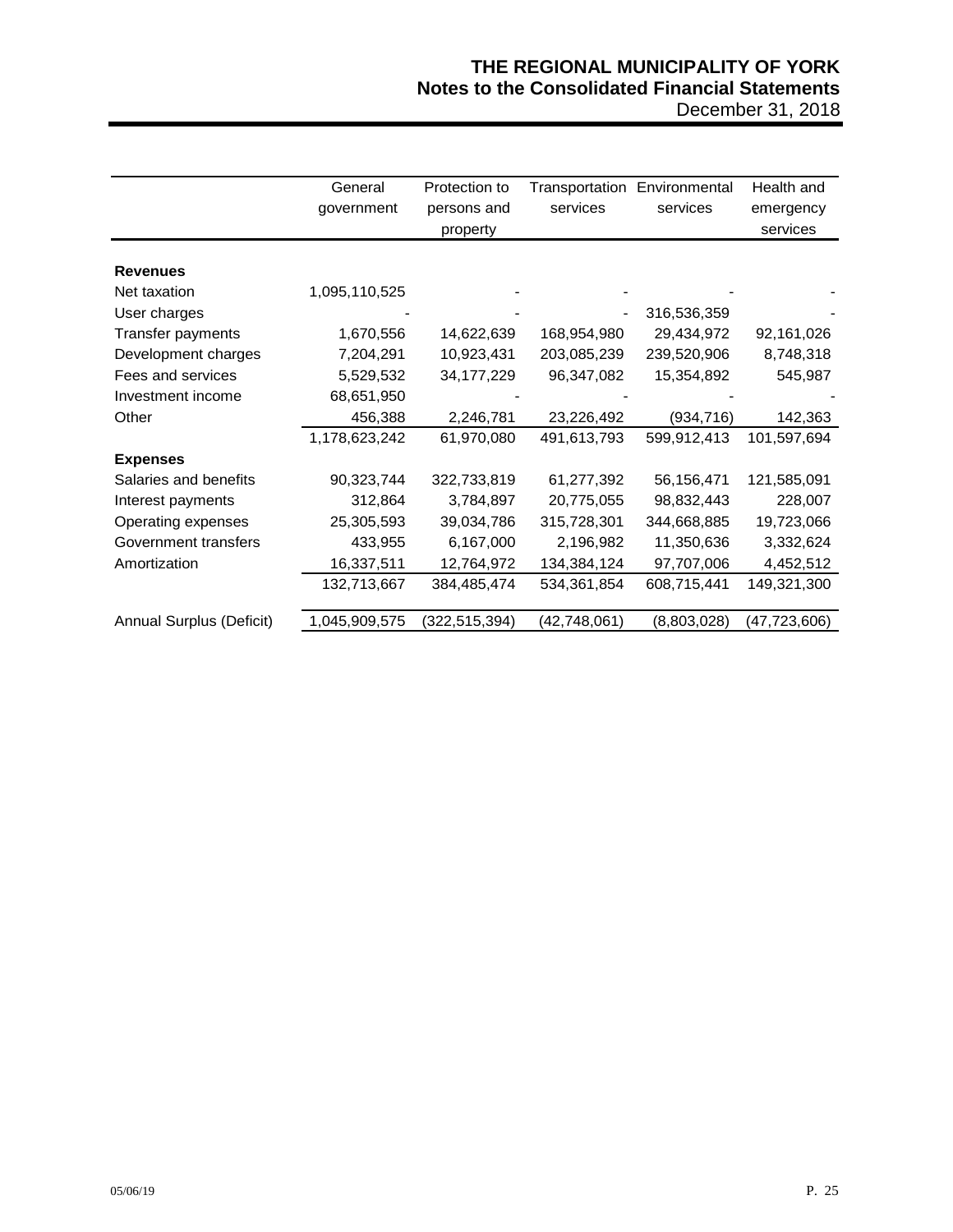# **THE REGIONAL MUNICIPALITY OF YORK Notes to the Consolidated Financial Statements**

| December 31, 2018 |  |  |  |
|-------------------|--|--|--|
|-------------------|--|--|--|

|                          | Community<br>services | Social<br>housing | Planning and<br>economic<br>development | Total<br>2018 | Total<br>2017 |
|--------------------------|-----------------------|-------------------|-----------------------------------------|---------------|---------------|
| <b>Revenues</b>          |                       |                   |                                         |               |               |
| Net taxation             |                       |                   |                                         | 1,095,110,525 | 1,042,649,817 |
| User charges             |                       |                   |                                         | 316,536,359   | 278,893,236   |
| Transfer payments        | 257,389,166           | 40,965,947        | 338,282                                 | 605,537,568   | 550,678,180   |
| Development charges      |                       | 3,748,138         | 1,011,147                               | 474,241,470   | 283,713,949   |
| Fees and services        | 5,543,463             | 21,714,369        | 4,845,379                               | 184,057,933   | 198,528,964   |
| Investment income        |                       |                   |                                         | 68,651,950    | 71,288,620    |
| Other                    | 1,025,062             | 982,069           |                                         | 27,144,439    | 95,242,118    |
|                          | 263,957,691           | 67,410,523        | 6,194,808                               | 2,771,280,244 | 2,520,994,884 |
| <b>Expenses</b>          |                       |                   |                                         |               |               |
| Salaries and benefits    | 87,641,142            | 12,123,993        | 10,931,441                              | 762,773,093   | 733,718,847   |
| Interest payments        |                       | 3,089,600         |                                         | 127,022,866   | 129,392,486   |
| Operating expenses       | 184,977,317           | 65,983,775        | 860,543                                 | 996,282,266   | 824,881,219   |
| Government transfers     | 66,919,263            |                   | 166,000                                 | 90,566,460    | 93,353,270    |
| Amortization             | 1,625,659             | 7,697,314         | 2,839                                   | 274,971,937   | 241,457,738   |
|                          | 341,163,381           | 88,894,682        | 11,960,823                              | 2,251,616,622 | 2,022,803,560 |
| Annual Surplus (Deficit) | (77,205,690)          | (21, 484, 159)    | (5,766,015)                             | 519,663,622   | 498, 191, 324 |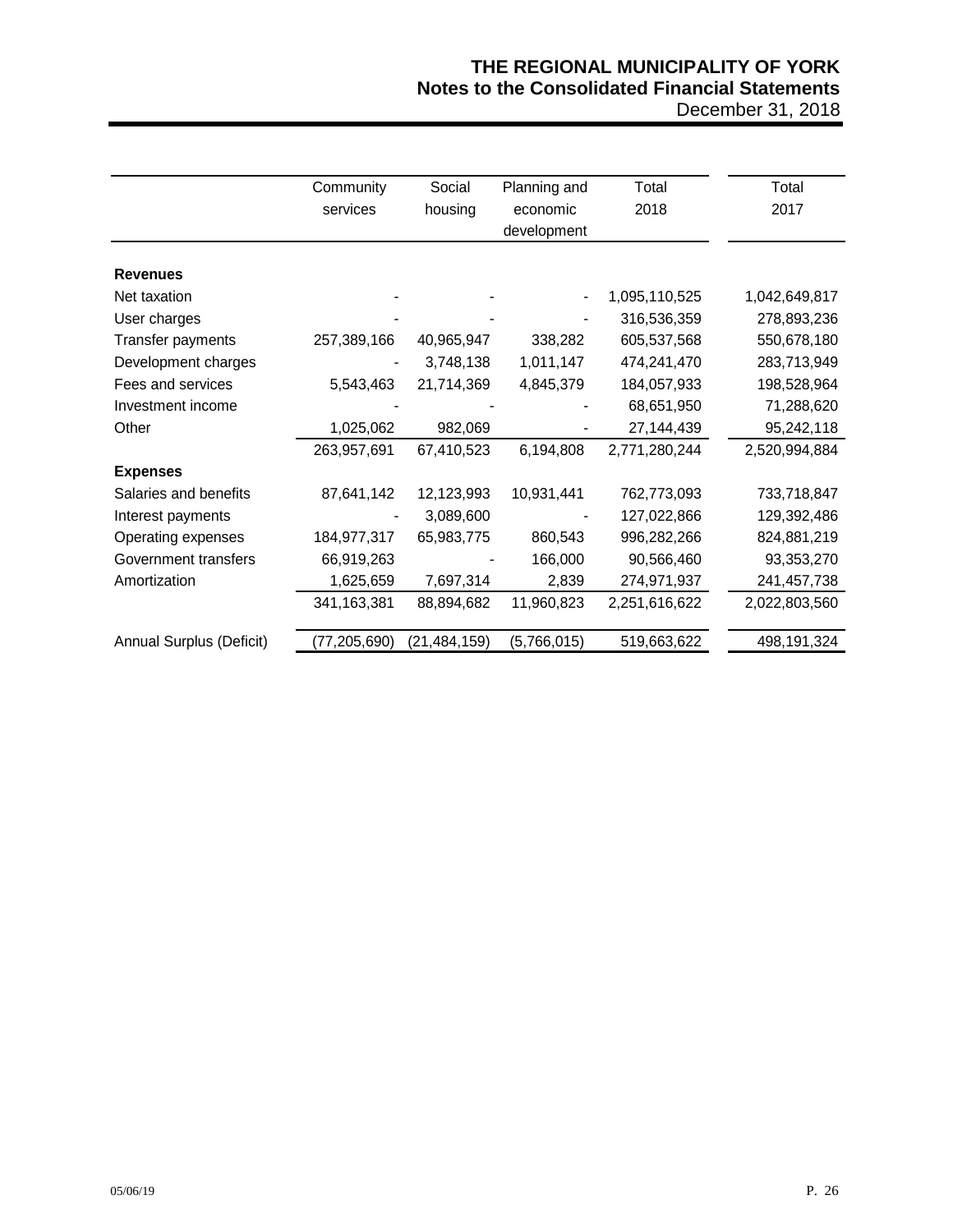|                               | 2018        | 2017        |
|-------------------------------|-------------|-------------|
|                               | \$          | \$          |
| Provincial grants             |             |             |
| Child care                    | 149,458,235 | 113,326,502 |
| Transit                       | 121,016,326 | 158,588,383 |
| Social assistance             | 90,347,386  | 81,384,321  |
| Public health                 | 50,243,872  | 41,472,516  |
| Ambulance                     | 41,917,154  | 39,702,410  |
| Housing                       | 31,476,848  | 24,316,553  |
| Services for seniors          | 17,380,869  | 16,479,099  |
| Police                        | 14,618,257  | 13,405,750  |
| <b>Environmental Services</b> | 9,811,065   |             |
| Roadways                      | 249,018     | 60,000      |
| Other                         | 2,090,719   | 508,327     |
|                               | 528,609,749 | 489,243,861 |
| Federal grants                |             |             |
| Gas tax                       | 46,870,232  | 51,500,925  |
| <b>Environmental Services</b> | 19,623,906  |             |
| Housing                       | 9,489,100   | 9,545,516   |
| Transit                       | 508,868     | 52,644      |
| Social assistance             | 202,677     | 314,060     |
| Other                         | 233,036     | 21,174      |
|                               | 76,927,819  | 61,434,319  |
|                               |             |             |
| Total transfer payments       | 605,537,568 | 550,678,180 |

# **16) TRANSFER PAYMENT REVENUE**

# **17) COMPARATIVE FIGURES**

Certain 2017 comparative figures have been reclassified to conform to the current presentation.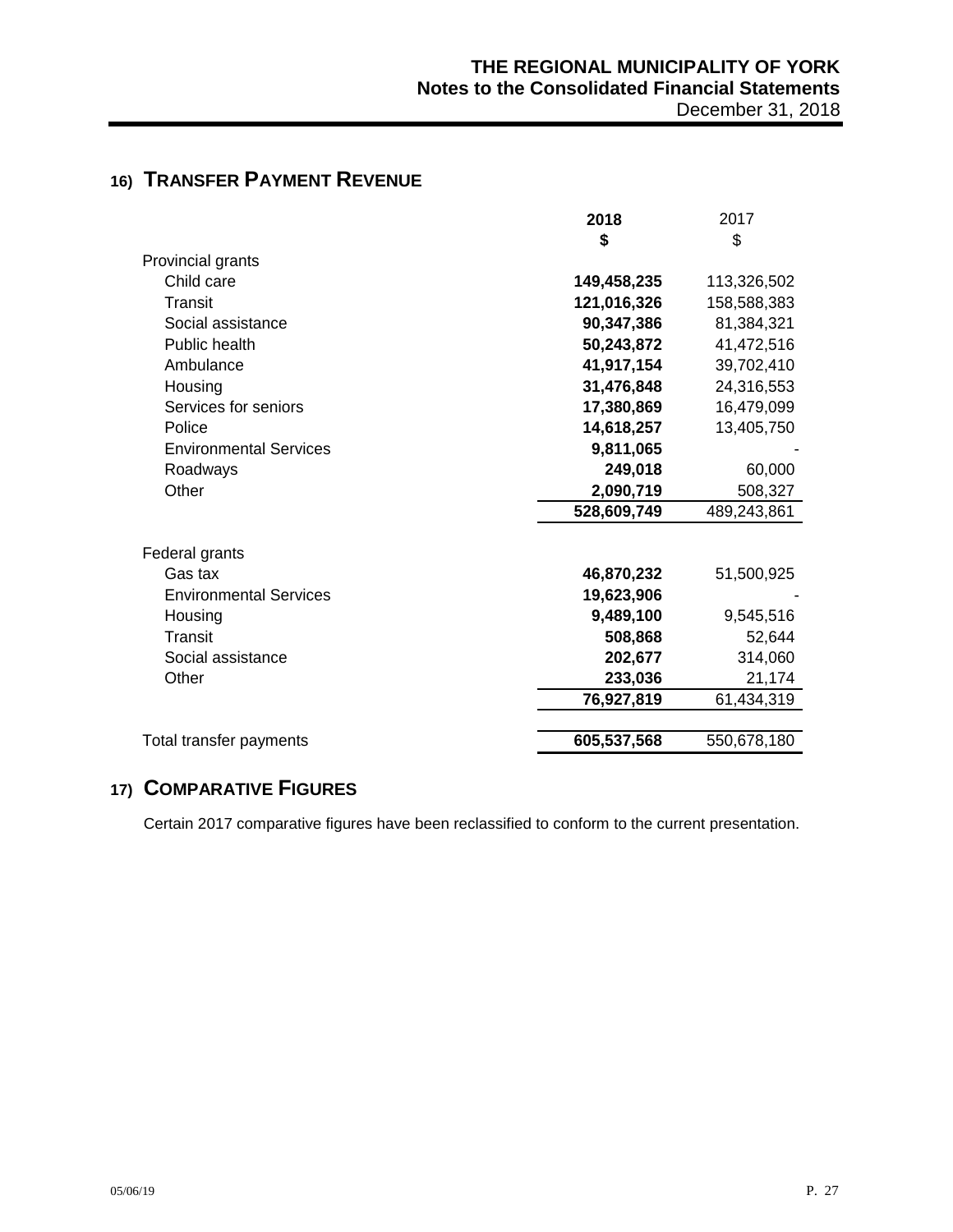# **SINKING FUND**

# **STATEMENT OF FINANCIAL POSITION,**

# **FINANCIAL ACTIVITIES**

# **AND**

# **CHANGE IN FUND BALANCE**

**2018**

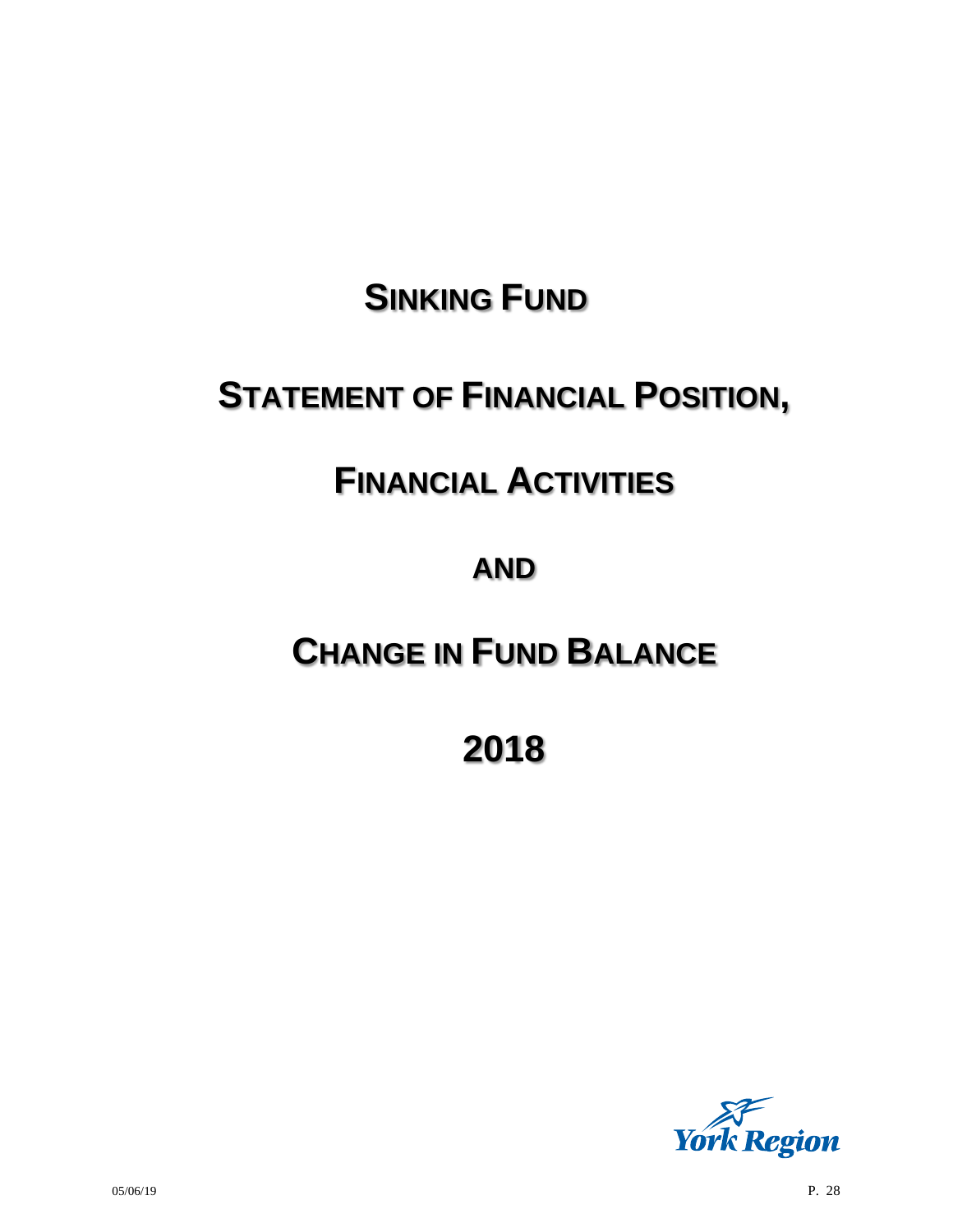**Placeholder for Auditor's Report**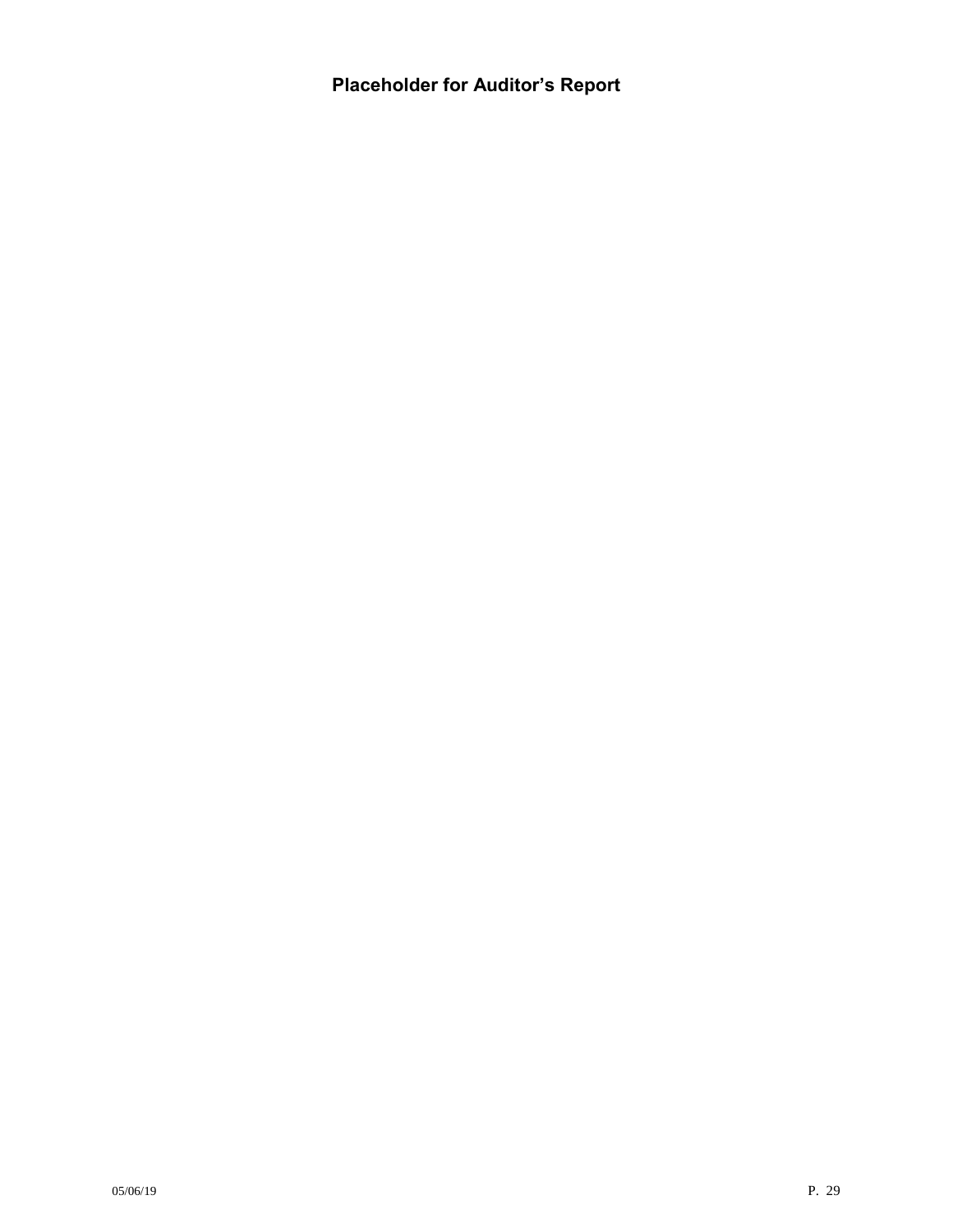#### **Sinking Fund Statement of Financial Position**

|                                             |             | As at December 31, 2018 |  |  |
|---------------------------------------------|-------------|-------------------------|--|--|
|                                             | 2018        | 2017                    |  |  |
|                                             | \$          | \$                      |  |  |
| <b>Financial Assets</b>                     |             |                         |  |  |
| Cash                                        | 11,739,447  | 27,597,470              |  |  |
| Investments – at amortized cost (Note 1)    | 703,980,395 | 538,007,772             |  |  |
| Interest receivable                         | 2,149,494   | 699,938                 |  |  |
| <b>Total Assets</b>                         | 717,869,336 | 566,305,180             |  |  |
| <b>Liabilities</b>                          |             |                         |  |  |
| Actuarial requirement for retirement of the |             |                         |  |  |
| Sinking Fund (Note 2)                       | 694,117,116 | 543,066,355             |  |  |
| Fund balance                                | 23,752,220  | 23,238,825              |  |  |
| <b>Total Liabilities and Fund Position</b>  | 717,869,336 | 566,305,180             |  |  |
|                                             |             |                         |  |  |

#### **THE REGIONAL MUNICIPALITY OF YORK**

#### **Sinking Fund Statement of Financial Activities and Change in Fund Balance**

|                                                                            |                                                                           | 2018                                 | 2017            |
|----------------------------------------------------------------------------|---------------------------------------------------------------------------|--------------------------------------|-----------------|
|                                                                            |                                                                           | \$                                   | \$              |
| <b>Financial Assets</b>                                                    |                                                                           |                                      |                 |
| Cash                                                                       |                                                                           | 11,739,447                           | 27,597,470      |
| Investments - at amortized cost (Note 1)                                   |                                                                           | 703,980,395                          | 538,007,772     |
| Interest receivable                                                        |                                                                           | 2,149,494                            | 699,938         |
| <b>Total Assets</b>                                                        |                                                                           | 717,869,336                          | 566,305,180     |
| <b>Liabilities</b>                                                         |                                                                           |                                      |                 |
| Actuarial requirement for retirement of the                                |                                                                           |                                      |                 |
| Sinking Fund (Note 2)                                                      |                                                                           | 694,117,116                          | 543,066,355     |
| Fund balance                                                               |                                                                           | 23,752,220                           | 23,238,825      |
| <b>Total Liabilities and Fund Position</b>                                 |                                                                           | 717,869,336                          | 566,305,180     |
|                                                                            | Sinking Fund Statement of Financial Activities and Change in Fund Balance | THE REGIONAL MUNICIPALITY OF YORK    |                 |
|                                                                            |                                                                           | For the year ended December 31, 2018 |                 |
|                                                                            |                                                                           |                                      |                 |
|                                                                            | <b>Budget</b>                                                             | 2018                                 | 2017            |
|                                                                            | \$                                                                        | \$                                   | \$              |
| <b>Revenues</b>                                                            |                                                                           |                                      |                 |
| Contributions from:                                                        |                                                                           |                                      |                 |
| Area Municipalities                                                        | 1,284,333                                                                 | 1,284,333                            | 3,950,360       |
| <b>Regional Corporation</b>                                                | 132,052,800                                                               | 132,052,800                          | 142,490,197     |
| <b>Total contributions</b>                                                 | 133, 337, 133                                                             | 133,337,133                          | 146,440,557     |
| Interest and capital gains                                                 | 17,713,627                                                                | 18,427,012                           | 20,253,978      |
| <b>Total revenues</b>                                                      | 151,050,760                                                               | 151,764,145                          | 166,694,535     |
| <b>Expenses</b>                                                            |                                                                           |                                      |                 |
| Actuarial requirement for the year                                         | (151, 050, 760)                                                           | (151, 250, 750)                      | (161, 487, 973) |
| Payments to Area Municipalities                                            |                                                                           |                                      | (23, 854)       |
| <b>Change in Fund Balance</b>                                              |                                                                           | 513,395                              | 5, 182, 708     |
| <b>Opening Fund Balance</b>                                                | 23,238,825                                                                | 23,238,825                           | 18,056,117      |
| <b>Closing Fund Balance</b>                                                | 23,238,825                                                                | 23,752,220                           | 23,238,825      |
|                                                                            |                                                                           |                                      |                 |
| The accompanying notes are an integral part of these Financial Statements. |                                                                           |                                      |                 |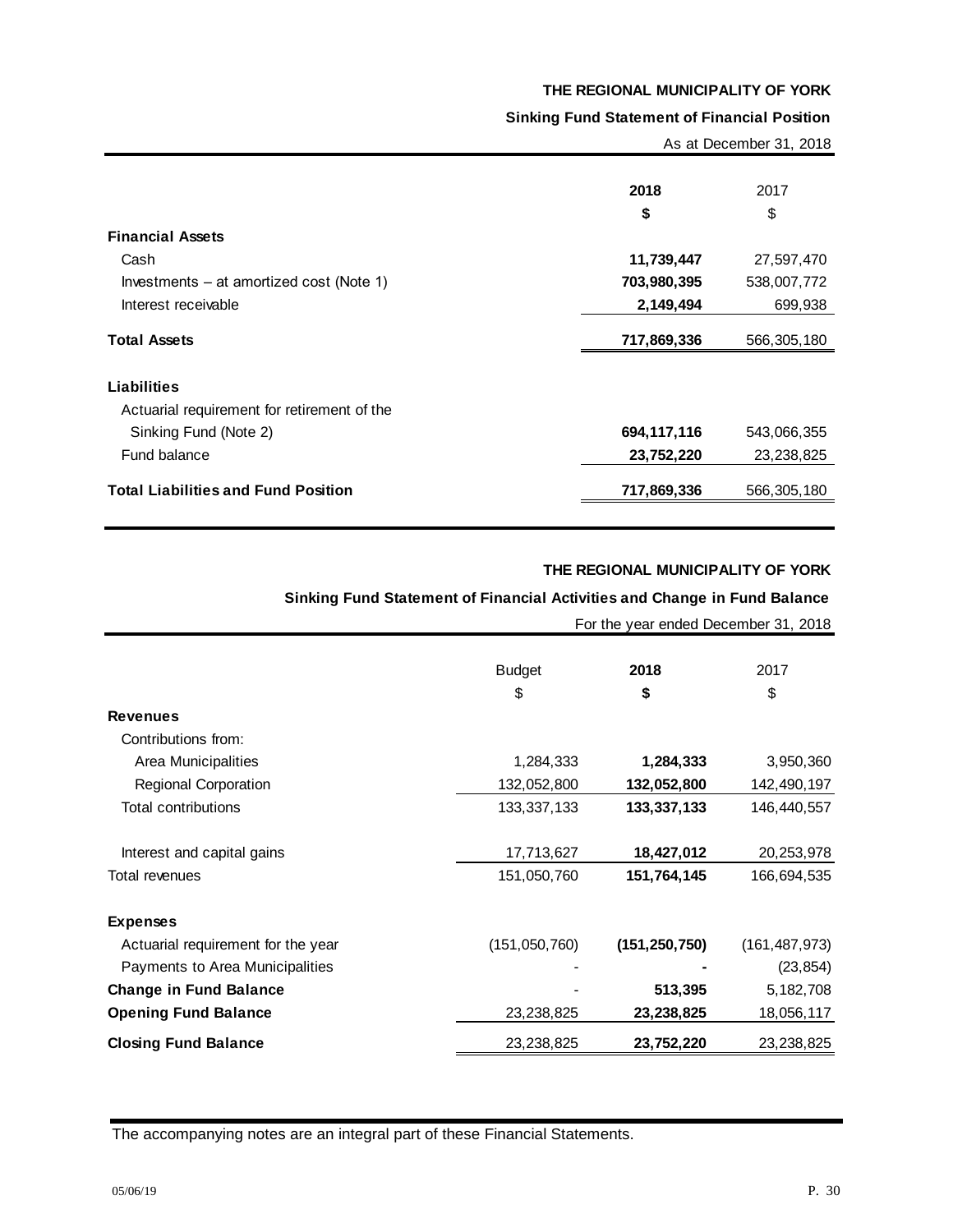The Regional Municipality of York's sinking fund is a separate fund maintained for the purpose of providing periodic repayments of all debts to be retired by means of sinking funds.

### **1) INVESTMENTS**

All investments are purchased with the intention of holding them until maturity. They are recorded at cost, price adjusted annually for amortization of discount or premium on a present value basis as determined at the time of purchase with the amount of such amortization included in the interest earned on the Statement of Financial Activities and Change in Fund Balance. The investments have a market value of \$710,657,988 (2017 - \$541,294,059).

## **2) ACTUARIAL REQUIREMENTS**

The actuarial requirements of the sinking fund represent the amounts levied during the year as set out in the sinking fund debenture by-law plus interest thereon capitalized at a rate of 1.6%, 2.0% or 3.0% per annum compounded annually. Any excess revenue over these requirements is included in the sinking fund balance.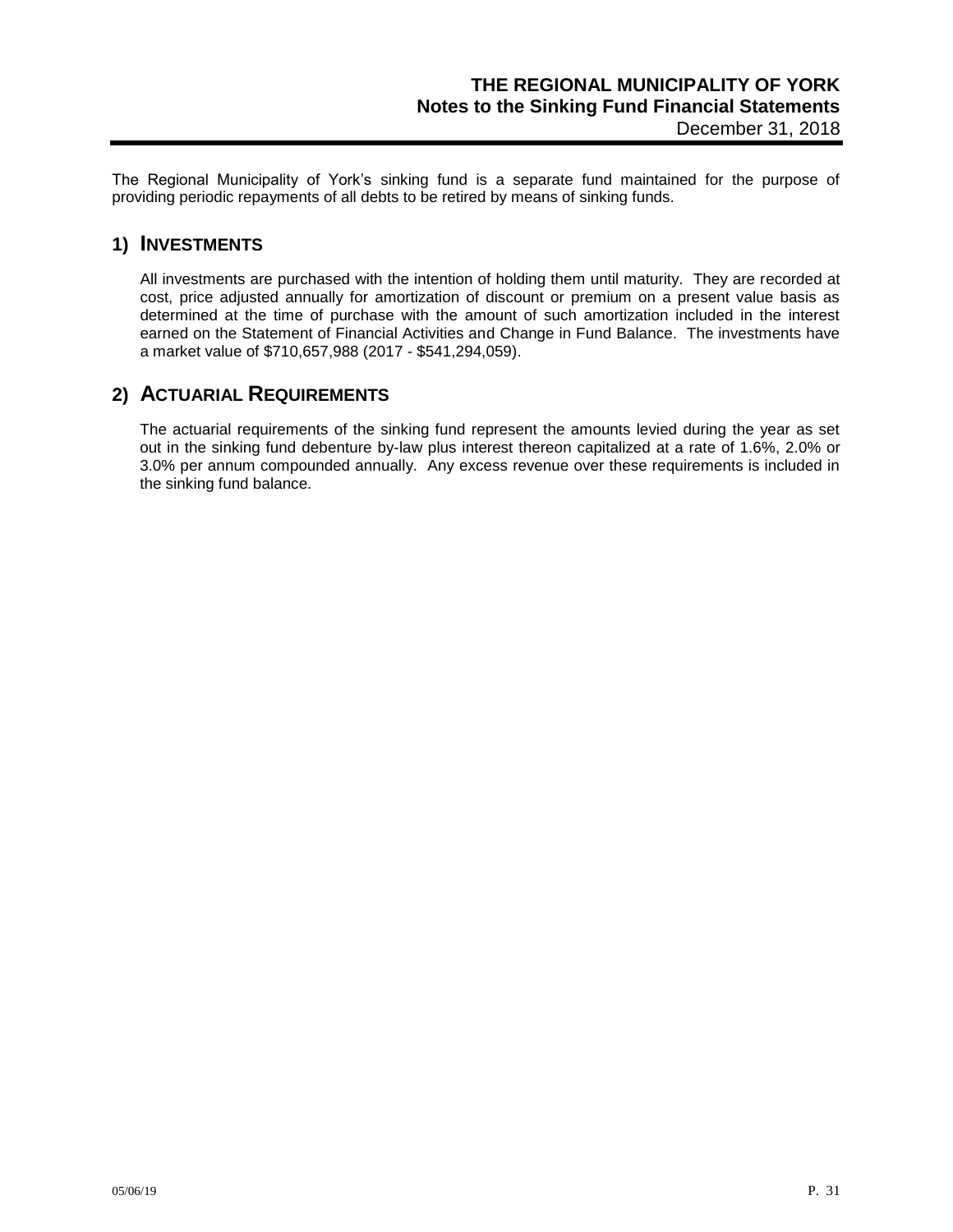# **RESIDENTS'**

# **TRUST FUNDS AND DONATION ACCOUNT**

# **STATEMENT OF FINANCIAL POSITION**

# **AND**

# **FINANCIAL ACTIVITIES**

**2018**

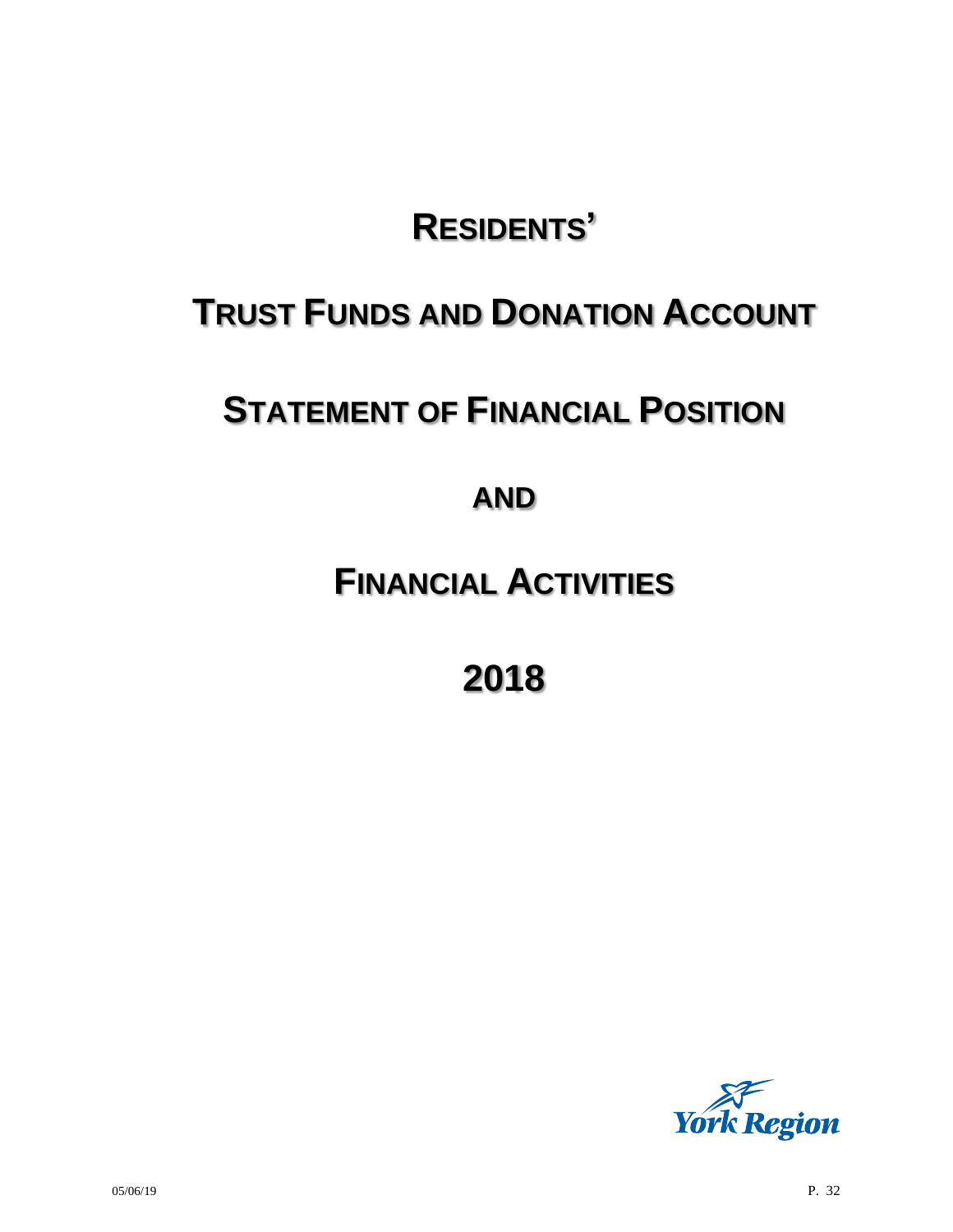**Placeholder for Auditor's Report**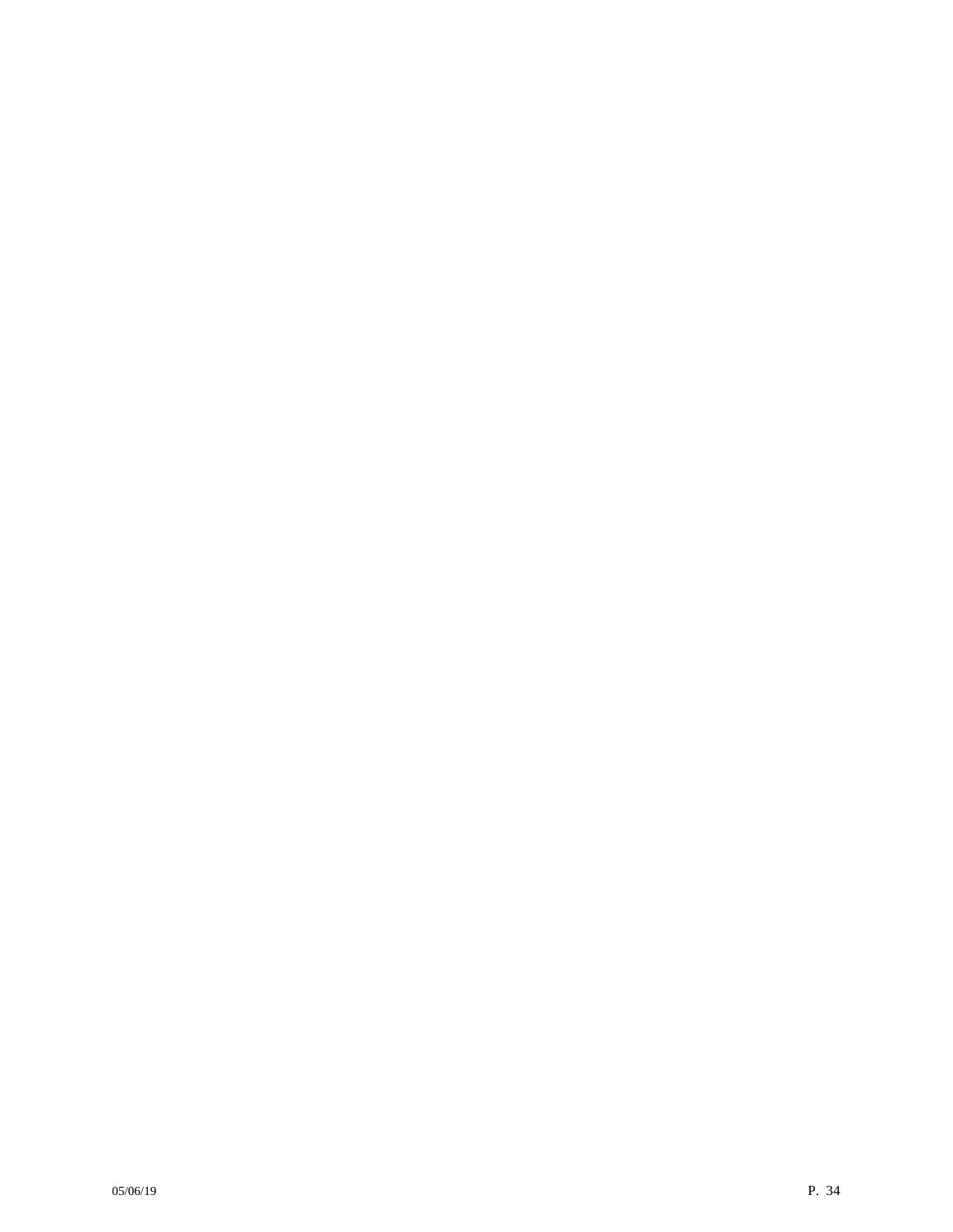#### **Residents' Trust Funds and Donation Account**

# **Statement of Financial Position** As at December 31, 2018

|                         | Trust   | Donation | 2018    | 2017    |
|-------------------------|---------|----------|---------|---------|
|                         | \$      | \$       | \$      | \$      |
| <b>Financial Assets</b> |         |          |         |         |
| Cash                    | 176,861 | 36,733   | 213,594 | 246,753 |
| Residents' petty cash   | 6,500   |          | 6,500   | 6,500   |
|                         |         |          |         |         |
| <b>Total Assets</b>     | 183,361 | 36,733   | 220,094 | 253,253 |
|                         |         |          |         |         |
| <b>Fund Balances</b>    | 183,361 | 36,733   | 220,094 | 253,253 |
|                         |         |          |         |         |

#### **THE REGIONAL MUNICIPALITY OF YORK**

#### **Residents' Trust Funds and Donation Account**

#### **Statement of Financial Activities**

For the year ended December 31, 2018

|                                  | <b>Trust</b><br>\$ | Donation<br>\$ | 2018<br>\$ | 2017<br>\$ |
|----------------------------------|--------------------|----------------|------------|------------|
| Fund balances, beginning of year | 215,729            | 37,524         | 253,253    | 246,403    |
| Source of funds:                 |                    |                |            |            |
| Deposits on behalf of residents  | 367,431            | 361            | 367,792    | 382,092    |
| Interest earned on deposits      |                    | 686            | 686        | 519        |
|                                  | 367,431            | 1,047          | 368,478    | 382,611    |
| Use of funds:                    |                    |                |            |            |
| Withdrawals                      | (399, 799)         | (1,838)        | (401, 637) | (375, 761) |
| Net activity                     | (32, 368)          | (791)          | (33,159)   | 6,850      |
| Fund balances, end of year       | 183,361            | 36,733         | 220,094    | 253,253    |

The accompanying notes are an integral part of these Financial Statements.